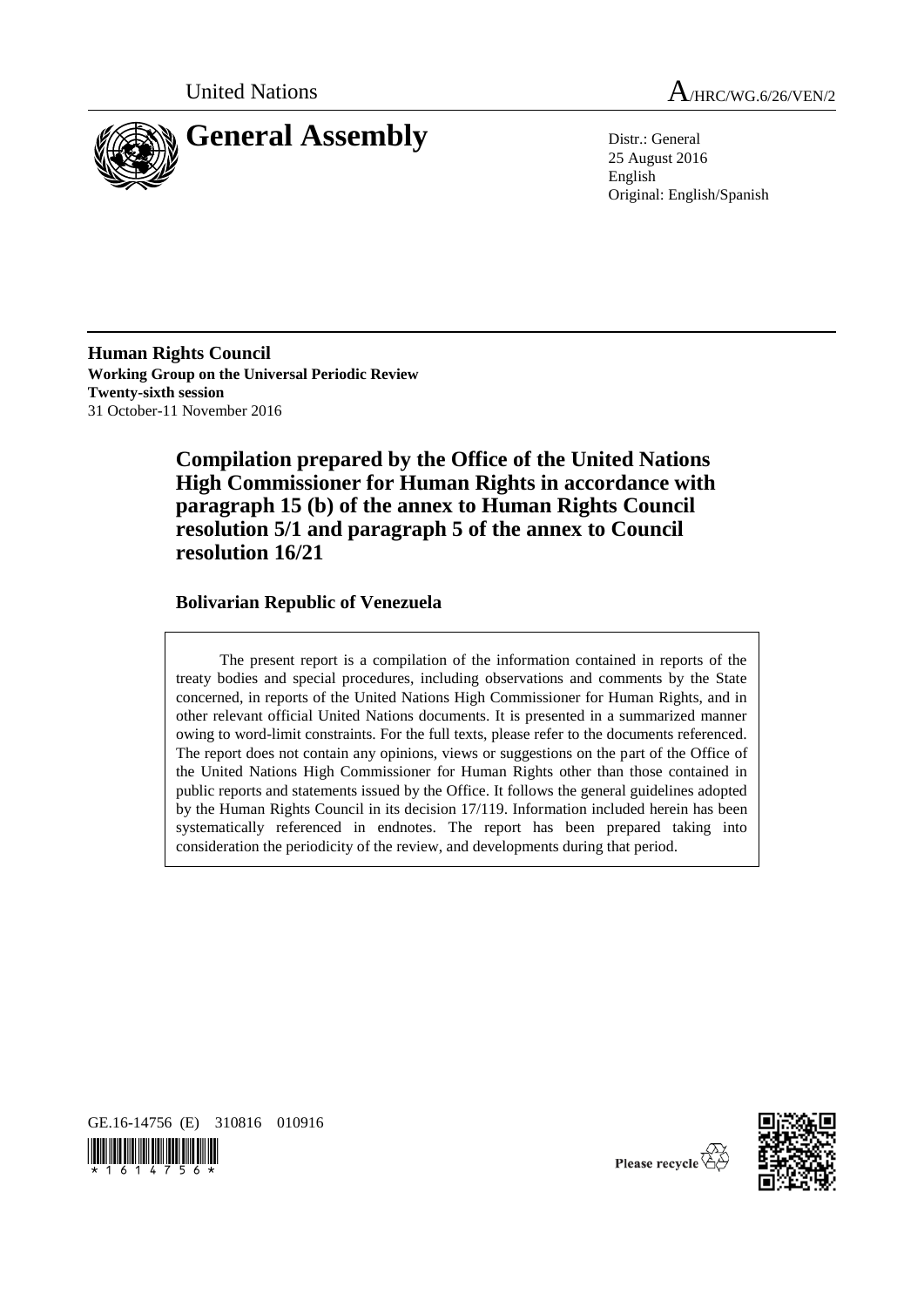# **I. Background and framework**

# **A. Scope of international obligations**<sup>1</sup>

# **1.** International human rights treaties<sup>2</sup>

|                              | Status during previous cycle                                                                 | Action after review                                             | Not ratified/not accepted |
|------------------------------|----------------------------------------------------------------------------------------------|-----------------------------------------------------------------|---------------------------|
| Ratification,                | <b>ICERD</b> (1967)                                                                          | OP-CAT (signature, 2011)                                        | OP-CAT (signature, 2011)  |
| accession or<br>succession   | <b>ICESCR (1978)</b>                                                                         | ICRMW (signature, 2011)                                         | ICRMW (signature, 2011)   |
|                              | <b>ICCPR (1978)</b>                                                                          | CRPD (2013)                                                     | ICPPED (signature, 2008)  |
|                              | ICCPR-OP 2 (1993)                                                                            |                                                                 |                           |
|                              | <b>CEDAW</b> (1983)                                                                          |                                                                 |                           |
|                              | CAT (1991)                                                                                   |                                                                 |                           |
|                              | OP-CAT (signature, 2011)                                                                     |                                                                 |                           |
|                              | CRC (1990)                                                                                   |                                                                 |                           |
|                              | OP-CRC-AC (2003)                                                                             |                                                                 |                           |
|                              | OP-CRC-SC (2002)                                                                             |                                                                 |                           |
|                              | ICPPED (signature, 2008)                                                                     |                                                                 |                           |
| Reservations<br>and/or       | ICCPR (reservations: art. 14 (3)<br>(d), 1978)                                               | <b>CRPD</b> (interpretive<br>declarations: art. $12$ (2), 2013) |                           |
| declarations                 | ICCPR-OP 1 (same reservation<br>made in respect of art. $14(3)(d)$ of<br><b>ICCPR, 1978)</b> |                                                                 |                           |
|                              | CEDAW (reservations: art. 29 (1),<br>1983)                                                   |                                                                 |                           |
|                              | CRC (interpretive declarations:<br>arts. 21 (b) and (d) and 30, 1990)                        |                                                                 |                           |
|                              | OP-CRC-AC (declarations: art. 3<br>(2), minimum age of recruitment is<br>18, 2003)           |                                                                 |                           |
|                              | ICPPED (reservations: art. 42(1),<br>2008)                                                   |                                                                 |                           |
| Complaints                   | ICERD, art. 14 (2003)                                                                        | <b>OP-ICESCR</b>                                                | <b>OP-ICESCR</b>          |
| procedures,<br>inquiries and | <b>ICCPR-OP 1 (1978)</b>                                                                     | (signature, 2011)                                               | (signature, 2011)         |
| urgent $\arctan^3$           | OP-CEDAW, art. 8 (2002)                                                                      | OP-CRPD, art. 6 (2013)                                          | ICCPR, art. 41            |
|                              | CAT, arts. 20 (1991), 21 and 22<br>(1994)                                                    |                                                                 | OP-CRC-IC                 |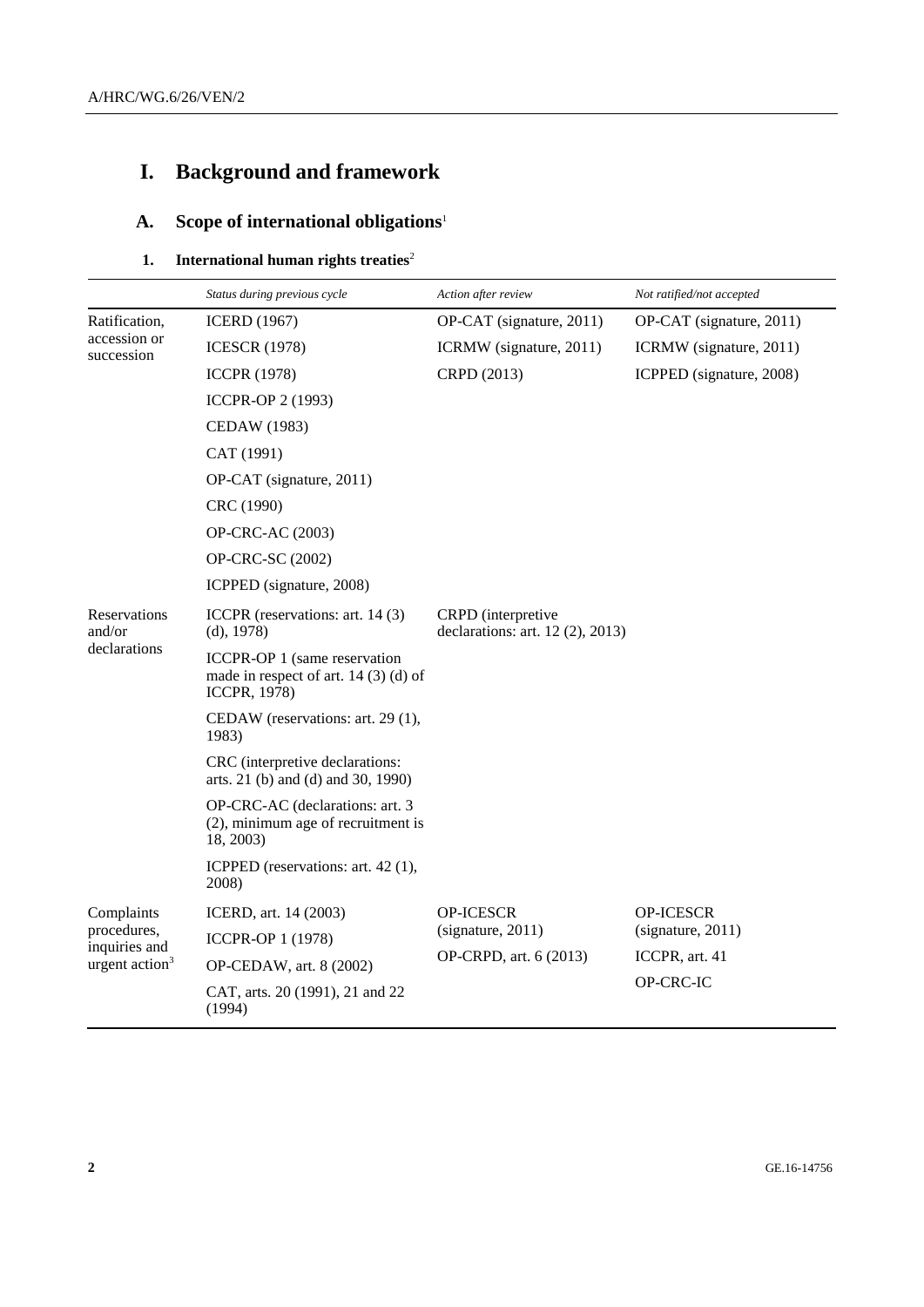|                                             | Status during previous cycle                                                   | Action after review | Not ratified                                                                |
|---------------------------------------------|--------------------------------------------------------------------------------|---------------------|-----------------------------------------------------------------------------|
| Ratification,<br>accession or<br>succession | Convention on the Prevention and<br>Punishment of the Crime of Genocide        |                     |                                                                             |
|                                             | Rome Statute of the International Criminal<br>Court                            |                     |                                                                             |
|                                             | Palermo Protocol <sup>4</sup>                                                  |                     |                                                                             |
|                                             | 1967 Protocol relating to the Status of<br>Refugees                            |                     | Convention on refugees and<br>conventions on stateless persons <sup>5</sup> |
|                                             | Geneva Conventions of 12 August 1949 and<br>Additional Protocols I and $\Pi^6$ |                     | Additional Protocol III to the<br>1949 Geneva Conventions <sup>7</sup>      |
|                                             | <b>ILO</b> fundamental conventions <sup>8</sup>                                |                     |                                                                             |
|                                             | ILO Convention No. $169^9$                                                     |                     | ILO Convention No. $189^{10}$                                               |
|                                             | Convention against Discrimination in<br>Education                              |                     |                                                                             |

#### **2. Other main relevant international instruments**

1. Several committees noted with concern the denunciation by the Bolivarian Republic of Venezuela of the American Convention on Human Rights and urged the State to consider withdrawing the denunciation. $11$ 

2. Several committees encouraged the State to ratify ICRMW<sup>12</sup> and ICPPED.<sup>13</sup>

3. Two committees recommended that the State ratify OP-CAT.<sup>14</sup>

4. The Committee on the Elimination of Racial Discrimination recommended that the State consider acceding to the Convention relating to the Status of Refugees.<sup>15</sup>

5. The Committee on the Rights of the Child recommended that the State ratify OP-CRC-IC,<sup>16</sup> the Convention relating to the Status of Stateless Persons and the Convention on the Reduction of Statelessness, <sup>17</sup> and consider ratifying the International Labour Organization (ILO) Domestic Workers Convention, 2011 (No. 189).<sup>18</sup>

6. The Office of the United Nations High Commissioner for Refugees (UNHCR) recommended that the State consider acceding to the Convention on the Status of Refugees.<sup>19</sup>

### **B. Constitutional and legislative framework**

7. The United Nations High Commissioner for Human Rights stated that the implementation of a broad state of emergency in 24 municipalities, which suspended a number of human rights protections, was deeply worrisome and should be promptly lifted.<sup>20</sup>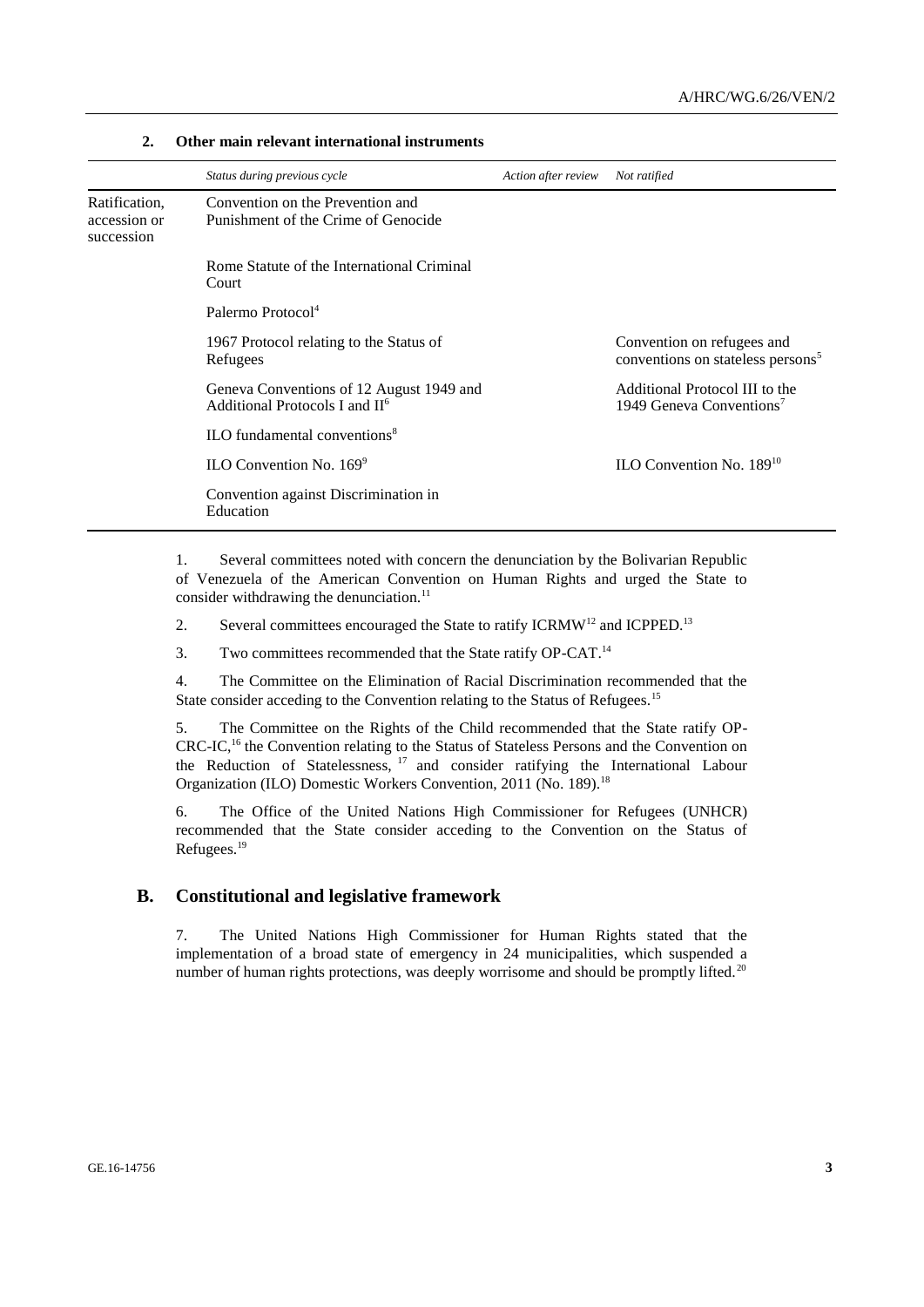# **C. Institutional and human rights infrastructure and policy measures**

| National human rights institution | Status during previous cycle | Status during present cycle <sup>22</sup>                                                                                                                                                                                                                        |
|-----------------------------------|------------------------------|------------------------------------------------------------------------------------------------------------------------------------------------------------------------------------------------------------------------------------------------------------------|
| Defensoría del Pueblo             | A(2008)                      | A (confirmed in 2013); special review $-$<br>recommendation to be downgraded to B<br>status and given one year to establish<br>compliance with the Paris Principles<br>(October 2014, deferred to March 2015);                                                   |
|                                   |                              | Recommendation to be downgraded to B<br>status (May 2016);                                                                                                                                                                                                       |
|                                   |                              | As per article 12 of the statute of the<br>Global Alliance of National Human Rights<br>Institutions, the Defensoría challenged the<br>recommendation. Consideration has been<br>deferred to the meeting of the Bureau of the<br>Global Alliance in October 2016. |

Status of national human rights institutions<sup>21</sup>

8. The United Nations country team welcomed the establishment in 2014 of the National Human Rights Council, which drew up the National Human Rights Plan 2016- 2019; the plan was released for public comment in  $2015$ <sup>23</sup>

9. The Committee on Economic, Social and Cultural Rights noted with concern that the Office of the Ombudsman had not discharged its mandate in an entirely independent manner.<sup>24</sup> The Human Rights Committee recommended that the State ensure that the Office is able to carry out its mandate in accordance with the Paris Principles.<sup>25</sup>

10. The Committee against Torture was concerned that 6 of the 13 members of the National Commission for the Prevention of Torture were affiliated with the executive branch, and stated that the Bolivarian Republic of Venezuela should ensure that the members are completely independent.<sup>26</sup>

11. The Committee on the Rights of the Child urged the State to finalize the National Plan of Action for Children and Adolescents (2015-2019) and develop a strategy that includes mechanisms for its implementation, monitoring and evaluation.<sup>27</sup>

# **II. Cooperation with human rights mechanisms**

# **A. Cooperation with treaty bodies**

#### **1. Reporting status**

| Treaty body                                                        | Concluding<br>observations<br><i>included in previous</i><br>review | Latest report submitted<br>since previous review | Latest concluding<br>observations | Reporting status                                             |
|--------------------------------------------------------------------|---------------------------------------------------------------------|--------------------------------------------------|-----------------------------------|--------------------------------------------------------------|
| Committee on the<br>Elimination of Racial<br><b>Discrimination</b> | August 2005                                                         | 2012                                             | August 2013                       | Twenty-second to twenty fourth<br>reports overdue since 2016 |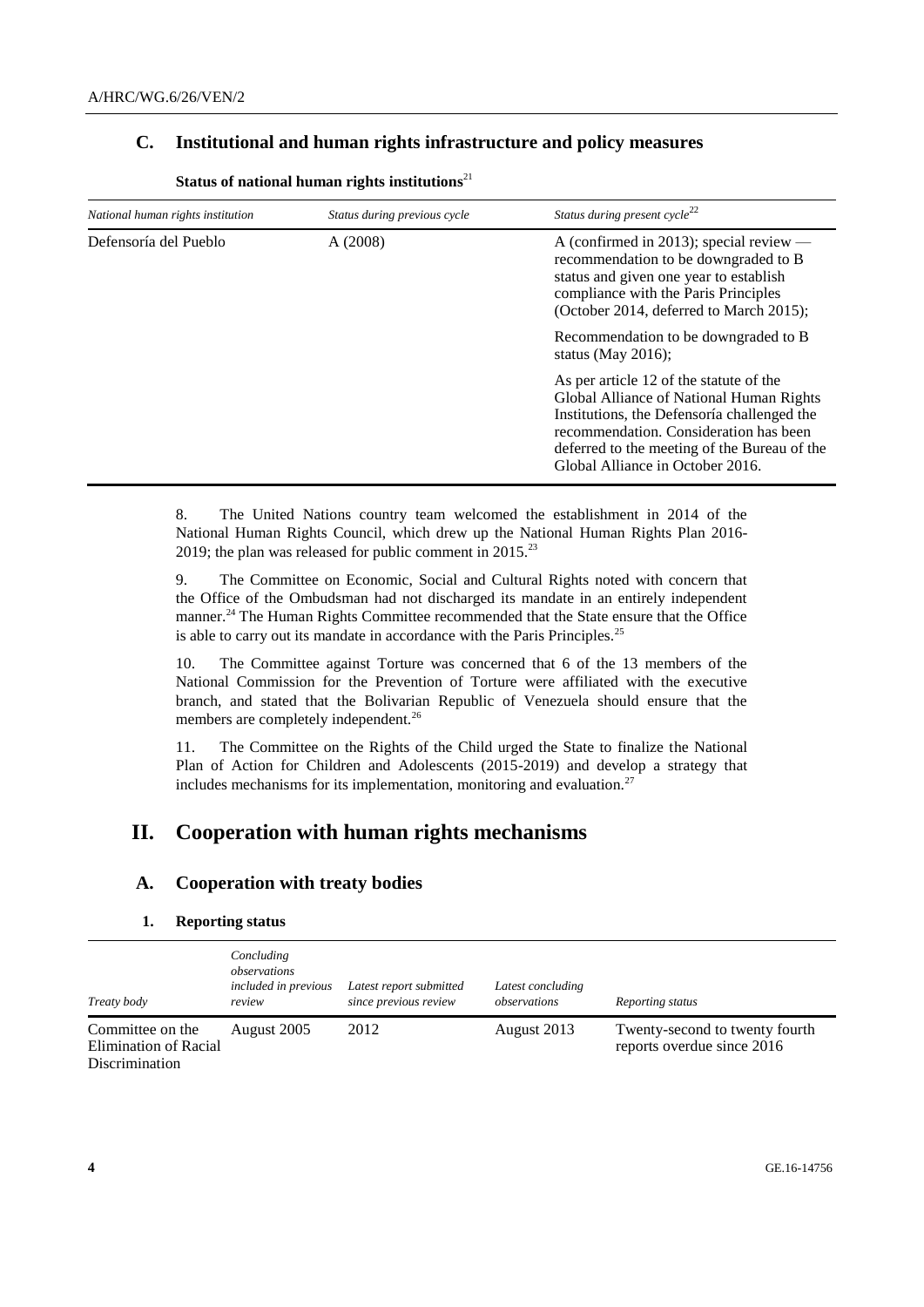| Treaty body                                                           | Concluding<br>observations<br>included in previous<br>review | Latest report submitted<br>since previous review              | Latest concluding<br>observations | Reporting status                                  |
|-----------------------------------------------------------------------|--------------------------------------------------------------|---------------------------------------------------------------|-----------------------------------|---------------------------------------------------|
| Committee on<br>Economic, Social<br>and Cultural Rights               | April 2001                                                   | 2012                                                          | June 2015                         | Fourth report due in 2020                         |
| Human Rights<br>Committee                                             | April 2001                                                   | 2012                                                          | <b>July 2015</b>                  | Fifth report due in 2018                          |
| Committee on the<br>Elimination of<br>Discrimination<br>against Women | January 2006                                                 | 2012                                                          | October 2014                      | Ninth report due in 2018                          |
| Committee against<br>Torture                                          | November 2002                                                | 2012                                                          | November 2014                     | Fifth report due in 2018                          |
| Committee on the<br>Rights of the Child                               | September 2007                                               | 2012; initial reports<br>on OP-CRC-AC and<br>OP-CRC-SC (2011) | September 2014                    | Combined sixth and seventh<br>reports due in 2020 |
| Committee on the<br><b>Rights of Persons</b><br>with Disabilities     |                                                              | 2015                                                          |                                   | Initial report pending<br>consideration           |

# **2. Responses to specific follow-up requests by treaty bodies**

# **Concluding observations**

| Treaty body                                                           | Due in | Subject matter                                                                                                                                                                                                                                                                                                                             | Submitted in                |
|-----------------------------------------------------------------------|--------|--------------------------------------------------------------------------------------------------------------------------------------------------------------------------------------------------------------------------------------------------------------------------------------------------------------------------------------------|-----------------------------|
| Committee on the<br>Elimination of Racial<br>Discrimination           | 2014   | Institutional measures; offence of incitement<br>to racial hatred; Yanomami people <sup>28</sup>                                                                                                                                                                                                                                           |                             |
| Human Rights<br>Committee                                             | 2016   | Observance of human rights in the context of, -<br>inter alia, demonstrations; independence of the<br>judiciary; alleged intimidation, disparagement,<br>threats and/or attacks against journalists,<br>human rights defenders and lawyers and<br>alleged arbitrary detention of some members<br>of the political opposition <sup>29</sup> |                             |
| Committee on the<br>Elimination of<br>Discrimination<br>against Women | 2016   | Violence against women; health $30$                                                                                                                                                                                                                                                                                                        |                             |
| Committee against<br>Torture                                          | 2015   | Impunity; arbitrary detention and due process<br>guarantees; torture and ill-treatment of people<br>arrested during demonstrations <sup>31</sup>                                                                                                                                                                                           | Reminder sent <sup>32</sup> |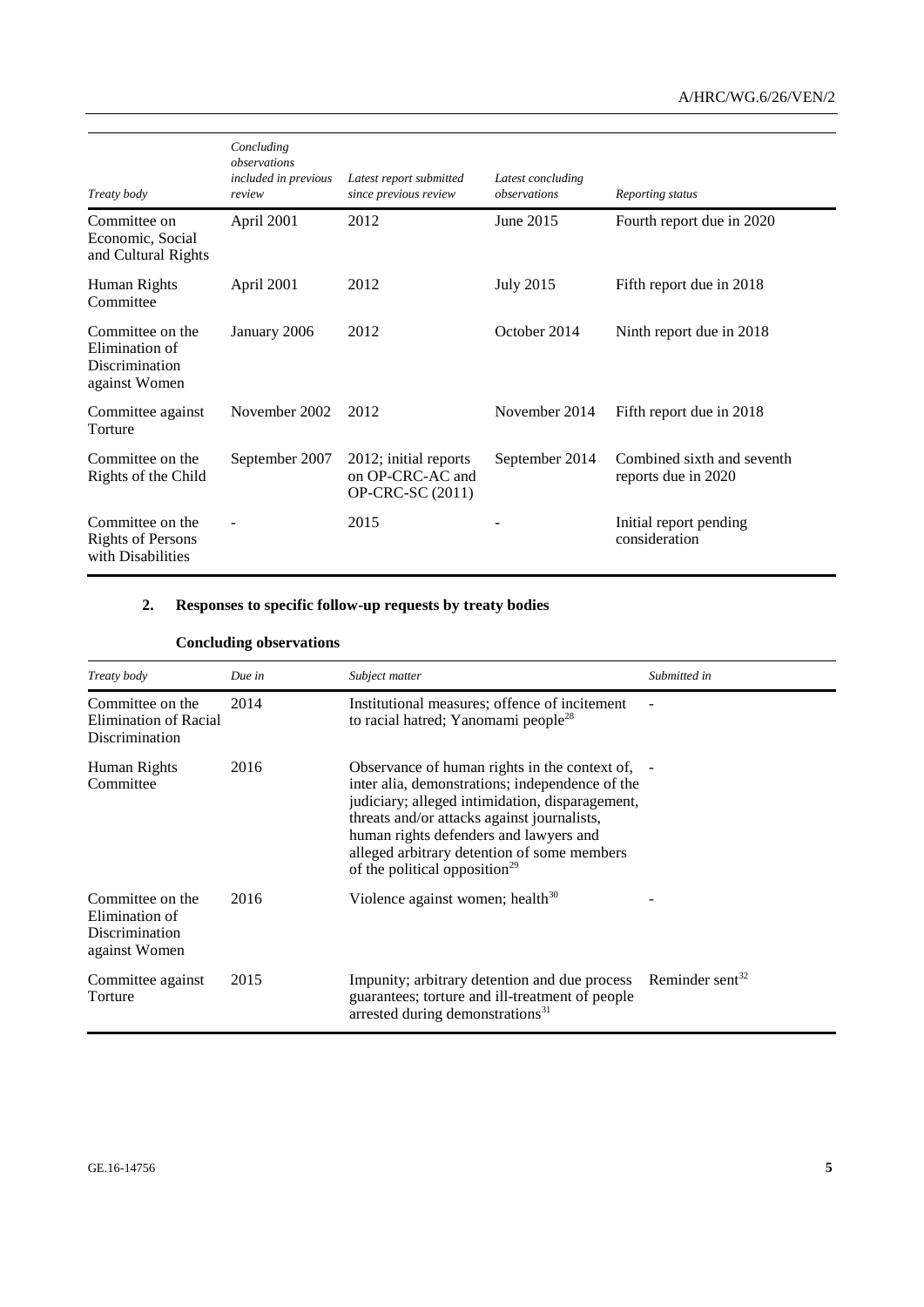| Views                     |                 |                                 |  |
|---------------------------|-----------------|---------------------------------|--|
| Treaty body               | Number of views | <i>Status</i>                   |  |
| Human Rights Committee    | $2^{33}$        | Follow-up dialogue ongoing $34$ |  |
| Committee against Torture | $1^{35}$        | Follow-up dialogue ongoing $36$ |  |

### **B. Cooperation with special procedures**<sup>37</sup>

|                               | Status during previous cycle                                                                                                                        | Current status                                     |
|-------------------------------|-----------------------------------------------------------------------------------------------------------------------------------------------------|----------------------------------------------------|
| Standing invitation           | N <sub>0</sub>                                                                                                                                      | N <sub>0</sub>                                     |
| Visits undertaken             |                                                                                                                                                     |                                                    |
| Visits agreed to in principle | Food                                                                                                                                                | Food                                               |
| <i>Visits requested</i>       | Freedom of expression                                                                                                                               | Torture                                            |
|                               | Summary executions                                                                                                                                  | Human rights defenders                             |
|                               | Human rights defenders                                                                                                                              | Violence against women                             |
|                               |                                                                                                                                                     | Freedom of peaceful assembly and of<br>association |
|                               |                                                                                                                                                     | Independence of judges and lawyers                 |
|                               |                                                                                                                                                     | Arbitrary detention                                |
|                               |                                                                                                                                                     | Freedom of expression                              |
|                               |                                                                                                                                                     | Transnational corporations                         |
|                               |                                                                                                                                                     | Adequate housing                                   |
| urgent appeals                | Responses to letters of allegation and During the period under review, 46 communications were sent. The<br>Government replied to 24 communications. |                                                    |

12. The Committee against Torture urged the State to permit without delay a visit by the Special Rapporteur on torture.<sup>38</sup>

13. The Working Group on Arbitrary Detention urged the Government to consider its request to visit the country.<sup>39</sup>

14. The Office of the United Nations High Commissioner for Human Rights (OHCHR) urged the Government to accept all pending visit requests from special procedures mandate holders.<sup>40</sup>

# **C. Cooperation with the Office of the United Nations High Commissioner for Human Rights**

15. The Regional Office for South America covers the Bolivarian Republic of Venezuela.<sup>41</sup> OHCHR stated that the representative of the Regional Office had requested a visa many times since 2014 to visit the State, with no reply, and that OHCHR continued to seek access and closely monitor the situation, despite not having access.<sup>42</sup>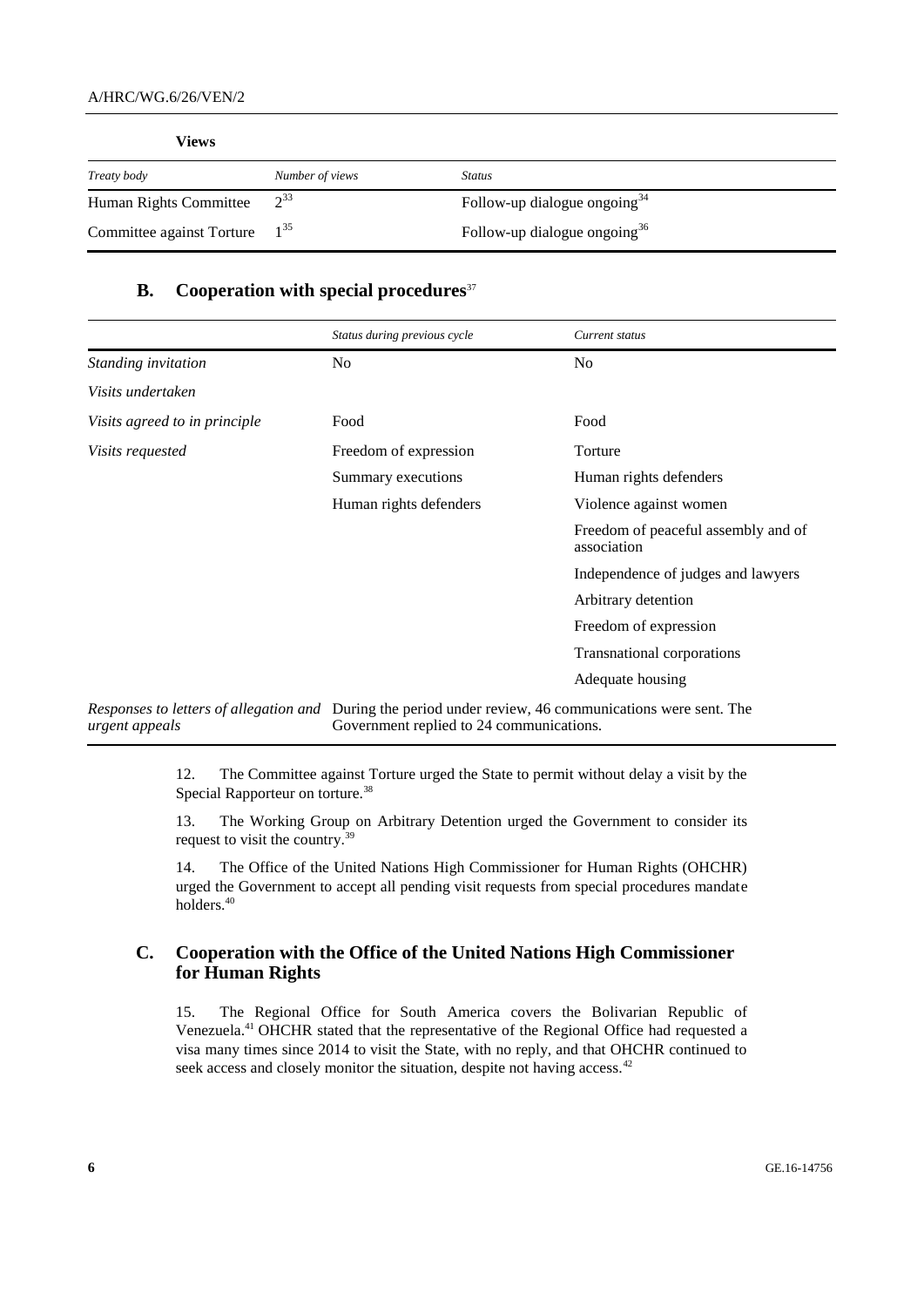16. In 2011, the State incorporated recommendations made by OHCHR on a draft bill and draft policy on disarmament.<sup>43</sup> The Ministry of Foreign Affairs and parliamentarians participated in a regional seminar on OP-ICESCR organized by the Regional Office.<sup>44</sup>

17. The State contributed financially to the United Nations Voluntary Fund for Victims of Torture in 2011.<sup>45</sup>

18. The Committee on the Rights of the Child recommended that the State cooperate with relevant international bodies, such as OHCHR, on the implementation of human rights instruments. <sup>46</sup> The Committee on the Elimination of Discrimination against Women recommended that the State avail itself of regional or international technical assistance in implementing CEDAW, including through OHCHR.<sup>47</sup>

19. In 2015, the High Commissioner reiterated the readiness of OHCHR to provide technical assistance in the implementation of the recommendations made by the committees and under the universal periodic review, as well as on the national human rights action plan.<sup>48</sup>

# **III. Implementation of international human rights obligations, taking into account applicable international humanitarian law**

#### **A. Equality and non-discrimination**

20. The Committee on the Rights of the Child recommended that the State prevent all forms of discrimination, including discrimination based on sexual orientation, gender identity and disability, and ensure that such discrimination is prohibited.<sup>49</sup>

21. The Committee on the Elimination of Discrimination against Women noted the establishment of various institutions to advance women's rights.<sup>50</sup>

22. The same Committee regretted the lack of effective measures taken to address discrimination and violence faced by disadvantaged groups of women.<sup>51</sup> It recommended that the State undertake a comprehensive review of legislation with a view to eliminating all discriminatory provisions, and expedite the adoption of the bill on the rights of women to gender equality and equity.<sup>52</sup> The Committee on the Elimination of Racial Discrimination urged the State to support women victims of racial discrimination and improve their access to justice. <sup>53</sup> The Committee on the Elimination of Discrimination against Women recommended that the State review and strengthen the "Mamá Rosa" Gender Equality and Equity Plan (2013-2019).<sup>54</sup>

23. The Committee on the Elimination of Discrimination against Women was concerned that women's representation in the National Assembly was below the regional and world average,<sup>55</sup> and recommended that the State ensure women's equal representation in the Government at high levels of decision-making and use temporary special measures, including quotas.<sup>56</sup>

24. The Committee on the Elimination of Racial Discrimination remained concerned that there was no standard legislation under which any dissemination of ideas based on racial hatred or superiority, any incitement to racial discrimination or any racially motivated act of violence constituted a punishable offence.<sup>57</sup>

25. The same Committee welcomed the fact that the Organic Act on Indigenous Peoples and Communities contained provisions that could provide effective means of combating structural discrimination.<sup>58</sup>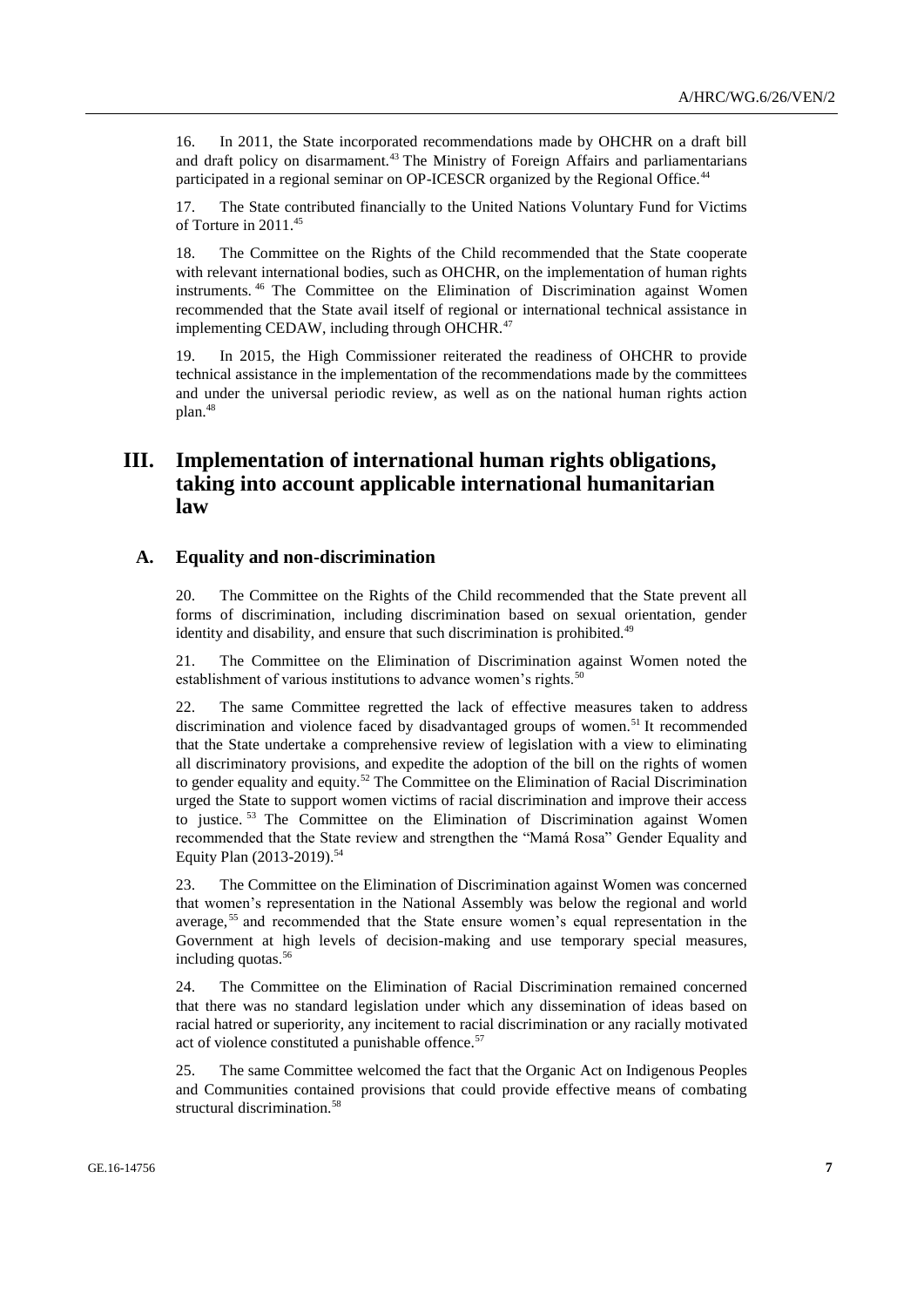26. The Committee invited the State to include and consult people of African descent when adopting programmes or policies to promote their rights.<sup>59</sup>

### **B. Right to life, liberty and security of person**

27. The Committee against Torture was dismayed by reports of a widespread pattern of extrajudicial killings committed by police or vigilante groups, noting that 667 killings had been committed by law enforcement officers in 2012 and 600 in 2013.<sup>60</sup> It recommended that the State put an end to those crimes and ensure that extrajudicial killings are investigated promptly, thoroughly and impartially and that the alleged perpetrators are brought to justice.<sup>61</sup> The Committee on the Rights of the Child reiterated its concern about the high number of extrajudicial killings of children and the low number of prosecutions undertaken.<sup>62</sup>

28. The Human Rights Committee was concerned at reports of a large number of violent deaths in the country and recommended that the State redouble its efforts to prevent and combat violent deaths, and ensure perpetrators are brought to justice.<sup>63</sup> The Committee against Torture considered that the State should devise effective strategies to disarm, control and dismantle armed groups of civilians.<sup>64</sup>

29. The country team highlighted the adoption of the Arms and Ammunition Dispossession and Control Act in 2013 and the establishment of related institutions and programmes. However, it drew attention to the homicide rate of 58.1 per 100,000 population in 2015 (82 per cent firearms deaths), official figures that were lower than those reported by civil society organizations.<sup>65</sup> The country team recommended putting in place a reliable information system, accessible to the public, on the situation of crime and violence. 66

30. The Committee against Torture noted that 43 persons had died in demonstrations that had taken place from February to June  $2014$ .<sup>67</sup> In March 2014, six special procedure mandate holders asked the State for prompt clarification of allegations of arbitrary detention and excessive use of force and violence against protesters, journalists and media workers during protests, and expressed their shock at the reported deaths of at least 17 persons during demonstrations.<sup>68</sup> The High Commissioner expressed deep concern at the reported excessive use of force by the authorities in response to protests, and condemned the violence leading to death and injuries, irrespective of the perpetrators.<sup>69</sup>

31. The Committee against Torture stated that consistent reports indicated that many attacks during the February-April 2014 demonstrations had been carried out with the complicity and acquiescence of law enforcement officers and had gone unpunished.<sup>70</sup> In that regard, the Human Rights Committee recommended that the State continue to take steps to prevent and eliminate the excessive use of force by law enforcement officials and ensure perpetrators are brought to justice. $71$ 

32. In October 2015, the Working Group on Arbitrary Detention, after identifying a systematic pattern of arbitrary detentions in the State, urged the Government to guarantee the right not to be arbitrarily deprived of liberty. It considered that Antonio José Ledezma, Mayor of Caracas, had been arbitrarily detained and recommended his immediate release.<sup>72</sup>

33. The Human Rights Committee welcomed the approval of the national plan for the prevention of torture  $(2013).^{73}$  The Committee against Torture expressed concern about overcrowding in prisons and the high proportion of detainees awaiting trial (65.71 per cent). It noted with concern reports that opposition politicians Leopoldo López, Enzo Scarano, Daniel Ceballos and Salvatore Lucchese had been kept in solitary confinement for months and that Enzo Scarano had been beaten.<sup>74</sup> The Working Group on Arbitrary Detention urged the State to release Leopoldo López immediately.<sup>75</sup>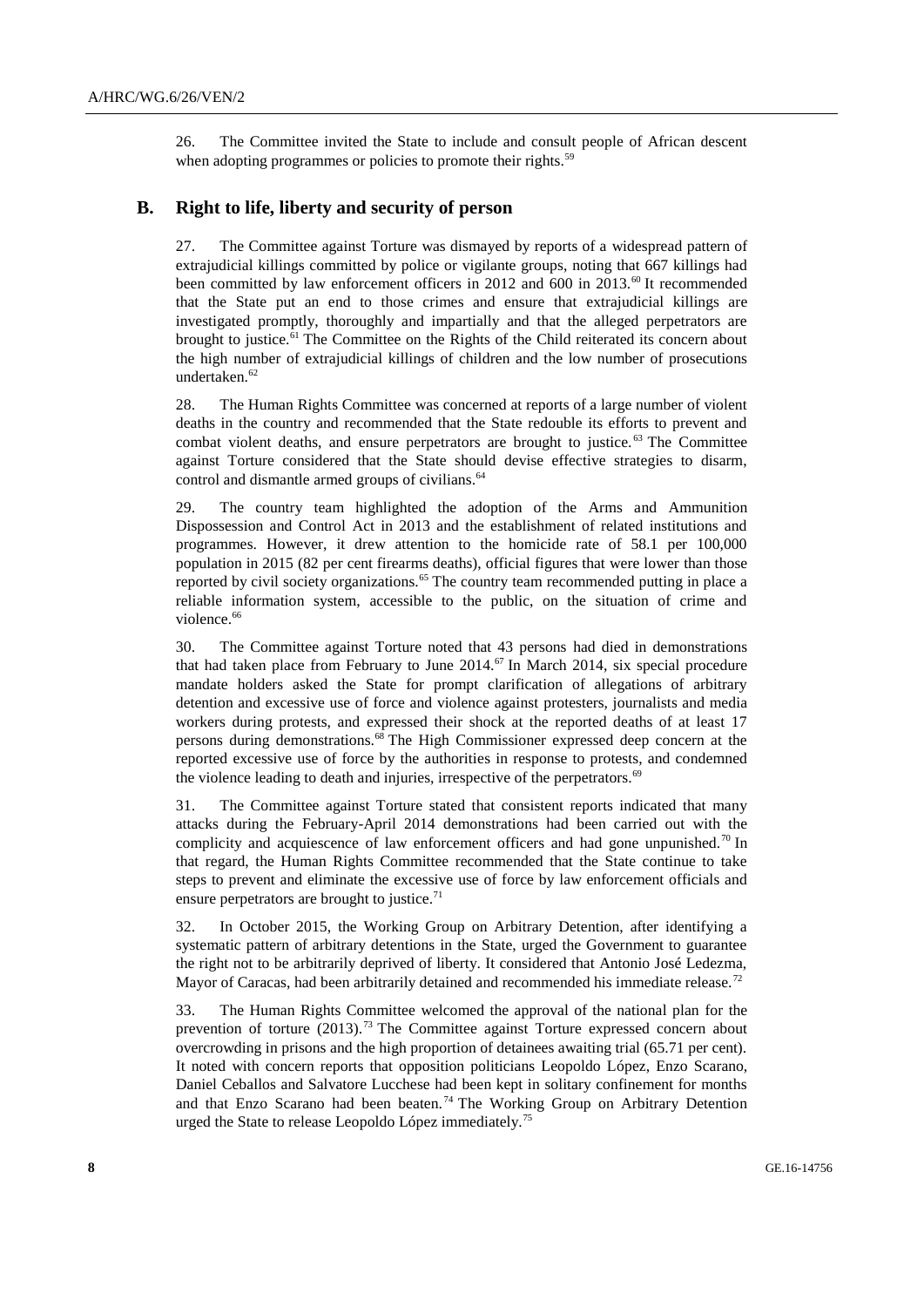34. The Committee against Torture was alarmed by consistent reports of acts of torture and ill-treatment inflicted on persons arrested during demonstrations, and recommended that all complaints be investigated promptly, thoroughly and independently.<sup>76</sup> It urged the State to consider bringing the Anti-Torture Act into line with  $CAT.^{77}$ 

35. The Human Rights Committee was concerned at reports of the involvement of military personnel in the policing of public demonstrations.<sup>78</sup> OHCHR urged the State not to use the armed forces in the control of peaceful demonstrations and recalled that the use of the military for law-enforcement purposes should only be exceptional and temporary and the military should act under civilian command and control.<sup>79</sup>

36. The Committee on the Elimination of Discrimination against Women was concerned that violence against women and girls was widespread and on the rise, and about the insufficient implementation of the Act on Women's Right to a Life Free from Violence. It urged the State to accord priority to the Act's full implementation.<sup>80</sup>

37. The same Committee was also concerned at the prevalence of trafficking in women and girls, and recommended that the State investigate its extent and root causes and expeditiously adopt the draft bill on trafficking in persons.<sup>81</sup>

38. The Committee on the Rights of the Child, expressing concern about the high incidence of violence against children, recommended that the State develop a comprehensive national strategy to prevent such violence and ensure the full implementation of the legal prohibition of corporal punishment in all settings.  $82$  The Committee was concerned about reports of child prostitution and urged the State to enforce legislation to protect children from all offences covered under OP-CRC-SC by, inter alia, prosecuting and sanctioning all offenders.<sup>83</sup> It urged the State to take the necessary measures to prevent the recruitment of children and to protect them.<sup>84</sup>

### **C. Administration of justice, including impunity, and the rule of law**

39. The Human Rights Committee remained concerned about the lack of autonomy, independence and impartiality of the judiciary. It noted that only 34 per cent of judges were tenured and stated that the Bolivarian Republic of Venezuela should guarantee that judges and prosecutors are free to operate without pressure or interference. <sup>85</sup> The High Commissioner raised concerns about the pressures judges and prosecutors faced in handling politically sensitive cases.<sup>86</sup>

40. The Human Rights Committee was concerned at reports of the adverse consequences faced by some judges who had handed down decisions that were unfavourable for the Government,  $\frac{87}{2}$  and the Committee against Torture expressed its concern about the resulting negative impact on the independence of other judges.<sup>88</sup> The Human Rights Committee was concerned about the case of Judge María Lourdes Afiuni, who had been arrested in 2009 for having ordered the conditional release of a person whose detention had been deemed arbitrary by the Working Group on Arbitrary Detention; the Committee indicated that the State should ensure that Judge Afiuni's legal situation is resolved as soon as possible.<sup>89</sup>

41. The Committee against Torture noted that, according to the Public Prosecution Service, 3,306 persons had been detained between February and June 2014 in connection with demonstrations. It expressed concern about consistent reports that many of those detentions had been arbitrary, inasmuch as no arrest warrants had been issued and no one had been apprehended in flagrante delicto. It recommended that the State ensure the enjoyment, from the moment a person is deprived of his or her liberty, of all the fundamental legal safeguards.<sup>90</sup>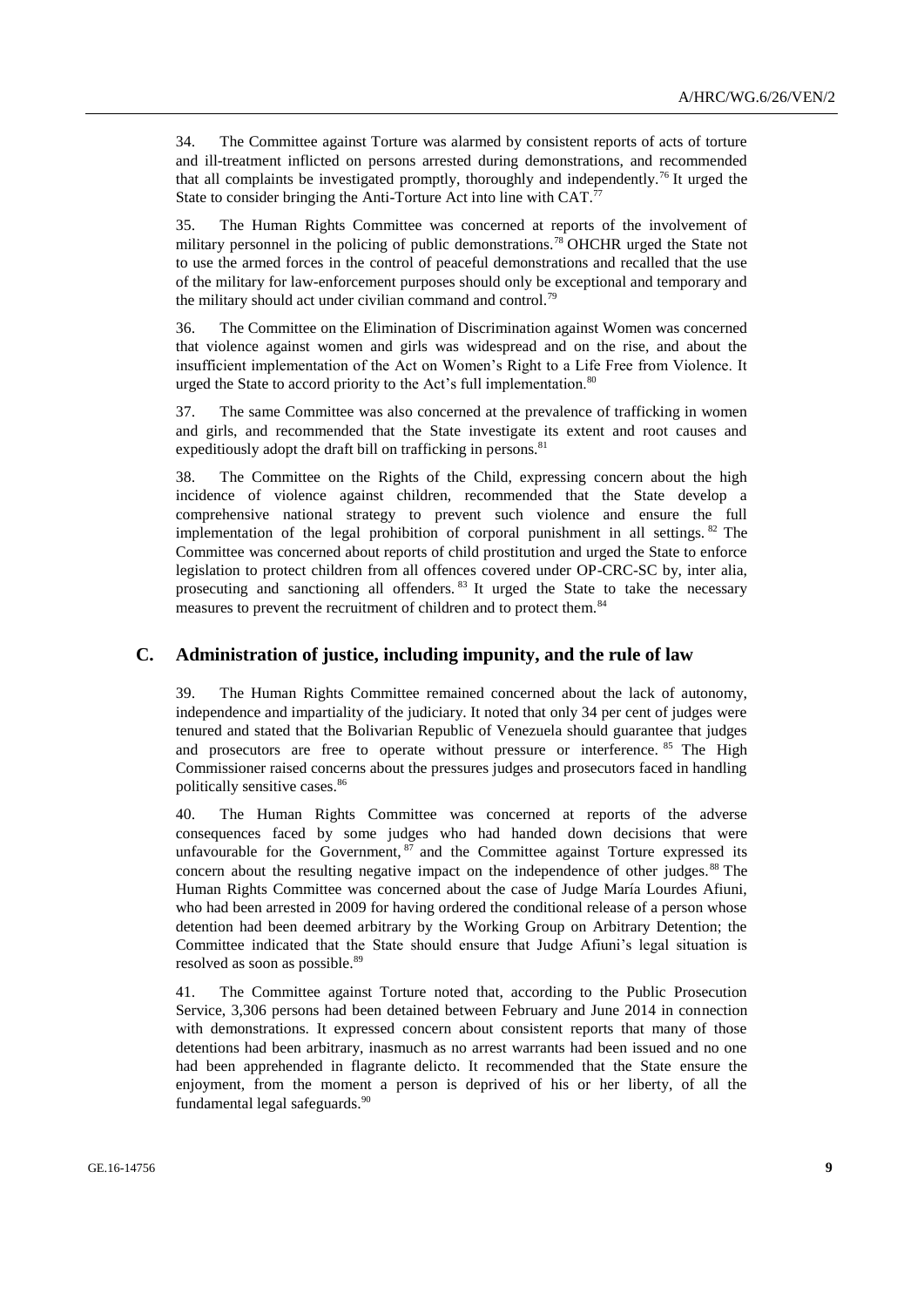42. The High Commissioner referred in January 2013 to an alarming pattern of violence in prisons — a direct consequence of poor prison conditions — and called on the Government to adopt urgent measures to ensure conditions of detention comply with international standards.<sup>91</sup>

43. The Committee on the Elimination of Discrimination against Women was concerned about the lack of effective access to justice for women victims of violence, owing to the insufficient structures and inadequate functioning of the justice system.<sup>92</sup> It urged the State to establish specialized courts on violence against women in all states.<sup>93</sup>

44. The country team welcomed the increase in the age of criminal responsibility (from 12 to 14) for adolescents who commit offences, but considered that the broadening of the range of offences punishable by imprisonment and the lengthening of the period of deprivation of liberty were legislative changes that were contrary to international standards.<sup>94</sup>

45. The Committee on the Rights of the Child urged the State to: expedite the adoption of a law reform on juvenile justice, in accordance with international standards; ensure that detention conditions are compliant with international standards; and prohibit the use of military training as part of socio-educational programmes for juveniles in detention.<sup>95</sup>

46. The same Committee recommended that the State prevent and combat corruption by implementing the law against corruption  $(2003)$ .<sup>96</sup>

# **D. Right to marriage and family life**

47. The country team indicated that 18 per cent of children are not registered in their first year of life and that indigenous populations and those in remote areas are the most disadvantaged. The country team drew attention to programmes such as "Misión Identidad" for the registration of children and recommended the evaluation of those programmes.<sup>97</sup>

48. The Committee on the Rights of the Child urged the State to expedite measures to raise the minimum age of marriage for girls and boys to 18 years.<sup>98</sup>

# **E. Freedom of religion or belief, expression, association and peaceful assembly, and the right to participate in public and political life**

49. The Committee on Economic, Social and Cultural Rights recommended the adoption of a law on access to information.<sup>99</sup> The country team recommended that citizens' access to public information should be ensured.<sup>100</sup>

50. In 2014, the High Commissioner urged authorities to ensure that people were not penalized for exercising their rights to peaceful assembly and to freedom of expression. <sup>101</sup> Four special rapporteurs expressed concern about Resolution No. 008610 of the Ministry of Defence, which would restrict fundamental rights by considering peaceful protest movements to be threats to public order.<sup>102</sup>

51. In October 2014 the High Commissioner called on Venezuelan authorities to immediately release all those detained for exercising their legitimate right to express themselves and protest peacefully. He urged the authorities to ensure that due process was followed during all trials, in accordance with international standards.<sup>103</sup>

52. The Human Rights Committee was concerned at reports of the arrest of political opposition members Leopoldo López and Daniel Ceballos, which had been declared arbitrary by the Working Group on Arbitrary Detention.<sup>104</sup>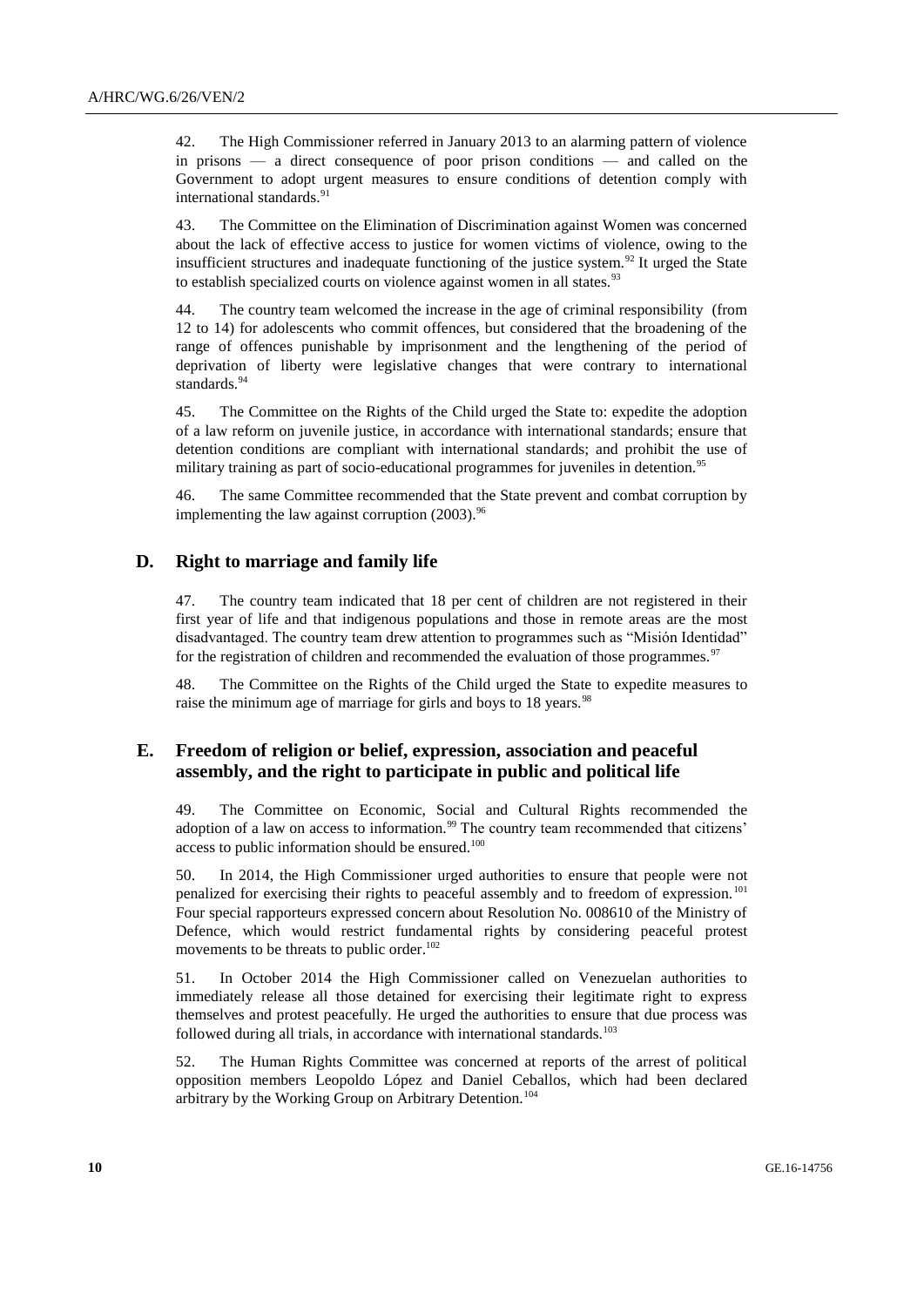53. On 4 December 2015, the Special Rapporteur on freedom of expression and the Special Rapporteur on freedom of peaceful assembly and of association called on the Government to guarantee the security of all individuals ahead of the parliamentary elections, and to remove all obstacles to peaceful public participation.<sup>105</sup>

54. In August 2016, the United Nations Special Rapporteur on freedom of expression and the Special Rapporteur for freedom of expression of the Inter-American Commission on Human Rights expressed concern at the eroding media freedom in the State, citing a number of reported incidents of harassments of journalists and media groups.<sup>106</sup>

55. The Committee against Torture was concerned about attacks against, threats to and cases of intimidation and harassment of journalists between January and April 2014.<sup>107</sup> The Human Rights Committee recommended that all allegations concerning intimidation, threats and attacks be investigated and perpetrators brought to justice.<sup>108</sup>

56. The Committee against Torture was concerned about reports of public denigration of human rights defenders by high-level officials and called on the State to refrain from discrediting defenders' work. <sup>109</sup> Three special procedure mandate holders referred to representatives of organizations being followed and photographed without their consent upon their return from attending sessions of the Inter-American Commission on Human Rights. Reference was also made to a television show targeting human rights defenders following their participation in a session of the Committee on Economic, Social and Cultural Rights.<sup>110</sup> The Human Rights Committee urged the State to protect persons who had contributed to the Committee's work.<sup>111</sup>

57. In 2015, the High Commissioner stated that a key obligation of a sovereign State is to defend even those, indeed especially those, who disagree with the State's policies.<sup>112</sup> He called on the State to ensure that political opponents, human rights defenders and others facing threats in relation to their work are adequately protected, and to ensure an independent and impartial investigation into the murder of an opposition leader.<sup>113</sup>

58. The Human Rights Committee was concerned at reports regarding extensive monitoring of media content; it recommended repealing provisions that establish criminal penalties for persons who offend or fail to show respect for senior officials.<sup>114</sup> The United Nations Educational, Scientific and Cultural Organization (UNESCO) recommended that the State decriminalize defamation, facilitate the introduction of self-regulatory mechanisms among media professions, continue to investigate the cases of killed journalists, and voluntarily report to UNESCO on the status of judicial follow-up.<sup>115</sup>

59. The ILO Committee of Experts on the Application of Conventions and Recommendations recommended that the State ensure that public and private sector workers are not subjected to discrimination on the basis of political opinion.<sup>116</sup>

# **F. Right to work and to just and favourable conditions of work**

60. The Committee on Economic, Social and Cultural Rights recommended strengthening the national employment strategy and reviewing the minimum wage to ensure a decent standard of living for all workers and their families.<sup>117</sup>

61. The same Committee urged the State to protect trade union rights and investigate reports of violations, and to review the legal provisions restricting the right of trade unions to freely elect their representatives.<sup>118</sup>

62. The ILO Committee of Experts emphasized that the organic labour and workers act infringes the principle of non-interference by the authorities in the internal affairs of trade union organizations. It requested the Government to take the necessary measures, in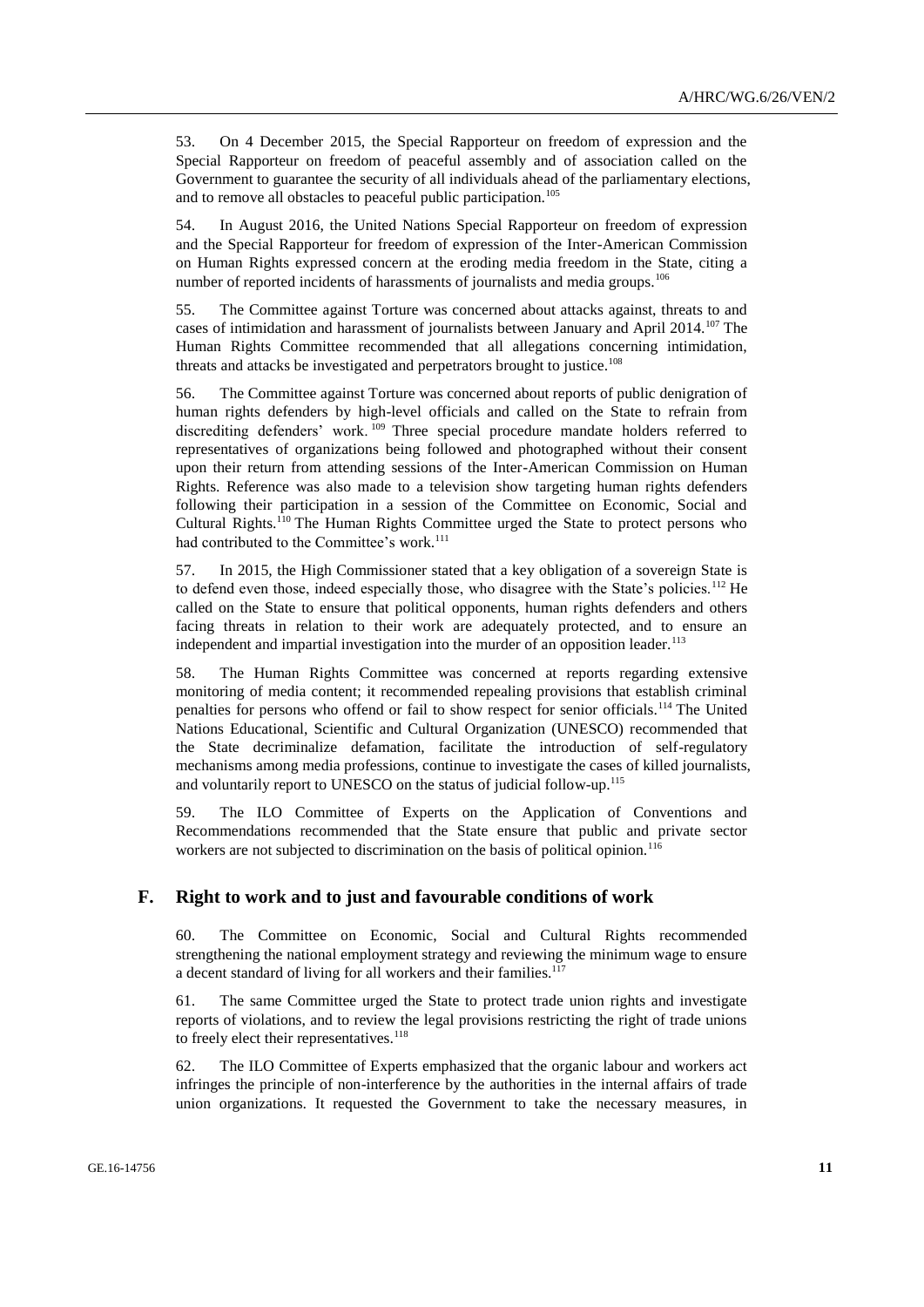consultation with workers' and employers' organizations, to amend sections 367, 368 and 388 of the act. $119$ 

63. The Committee on Economic, Social and Cultural Rights reminded the State of the importance of transparent tripartite negotiations between State authorities, elected representatives of workers and employers.<sup>120</sup> The ILO Committee of Experts requested the State to hold consultations on all draft laws or regulations on matters within the competence of the parties.<sup>121</sup>

### **G. Right to social security and to an adequate standard of living**

64. The Committee on Economic, Social and Cultural Rights urged the State to: ensure that all persons are covered by the social security system without discrimination; ensure that social assistance benefits are sufficient; and take the necessary measures to create the social security system provided for in the Social Security System Act.<sup>122</sup>

65. The same Committee noted with concern that there had been a downward trend in the results of poverty reduction efforts. It recommended that the State undertake a comprehensive and independent evaluation of the social programmes known as "missions" and take the necessary corrective measures.<sup>123</sup>

66. The Committee on the Rights of the Child noted the significant initiatives undertaken to reduce poverty and exclusion.<sup>124</sup> The country team highlighted social programmes designed to meet the Millennium Development Goals. The team noted, however, that official figures show that extreme poverty increased between 2011 and 2013 (from 9 per cent to 13 per cent). The country team recommended ensuring the availability of recent statistics and disaggregated socioeconomic indicators showing the impact of policies.<sup>125</sup>

67. While noting the progress made regarding housing, the Committee on Economic, Social and Cultural Rights recommended that the State adopt a comprehensive social housing strategy that ensures the availability of and access to adequate basic services.<sup>126</sup>

68. The same Committee was concerned about the State's dependence on food imports, which contributed to a serious shortage and scarcity of food and basic necessities; it recommended taking emergency measures to address the situation.<sup>127</sup>

69. OHCHR stated that food scarcity, the number of protests demanding access to food, reports of mob lynching and the impact of the emergency decree were extremely concerning.<sup>128</sup>

70. The country team recommended, among other measures, fostering a dialogue with a view to relaunching production in the food chain, progressively reducing dependence on imports and ensuring the availability of updated statistics on chronic malnutrition.<sup>129</sup>

71. UNHCR recommended that the State recognize the validity of the asylum-seeker certificate for purchasing subsidized goods in government-run markets.<sup>130</sup>

72. The Committee on the Rights of the Child was concerned about reports that the drinking water was not of adequate quality in some areas, resulting in cases of infant deaths; it recommended ensuring the availability of good quality drinking water throughout the country.<sup>131</sup>

73. The High Commissioner urged the Government and opposition to work towards a solution to the current critical situation, refraining from violence and hate speech and in full respect of all international human rights norms.<sup>132</sup> On April 2016, he called on the State to open avenues for dialogue to tackle human rights challenges.<sup>133</sup>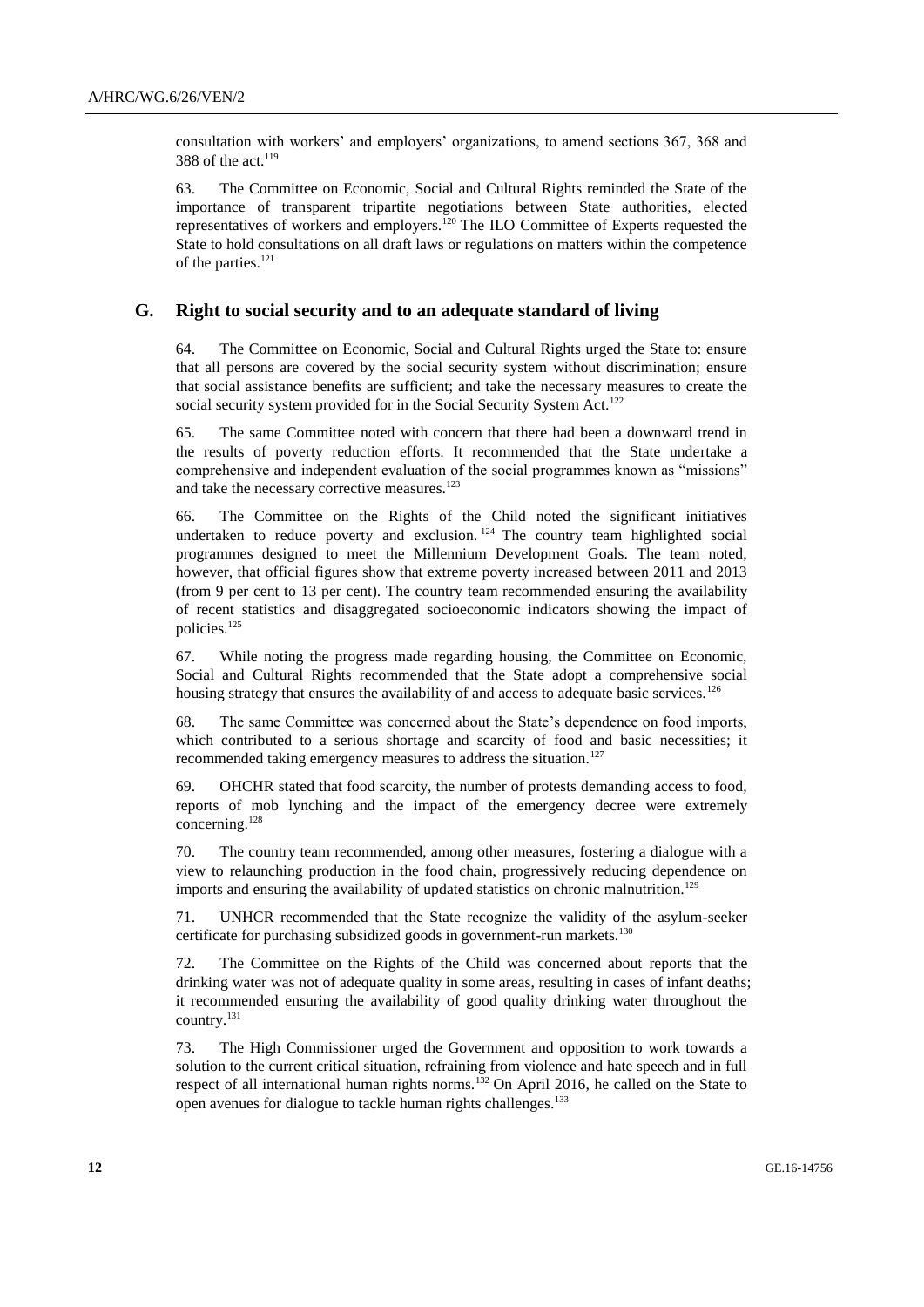# **H. Right to health**

74. The Committee on Economic, Social and Cultural Rights took note of reports regarding the critical situation of the health-care system due to the severe shortage and irregular supply of medicines and surgical and medical equipment. It urged the State to urgently adopt necessary measures to guarantee the availability and quality of health-care services.<sup>134</sup>

75. The country team highlighted legislative and institutional advances in promoting and protecting the right to health. However, gaps remain with regard to the full incorporation and generalization of curricular guidelines for sex education in the United Nations subsystem.<sup>135</sup>

76. The Committee on the Elimination of Discrimination against Women urged the State to amend its legislation to decriminalize abortion in cases of rape, incest, risk to the health of the mother and severe fetal impairment.<sup>136</sup>

77. The Committee on the Rights of the Child recommended implementing the existing protocol on prenatal care and emergency obstetric care and providing adequate sexual and reproductive health services.<sup>137</sup> The country team noted the challenge in medical care for pregnant women and newborns.<sup>138</sup>

78. The Committee on the Rights of the Child welcomed measures to provide free universal access to antiretroviral treatment, and recommended that the State continue implementing measures to prevent HIV/AIDS transmission, and address the shortages of antiretroviral drugs.<sup>139</sup>

79. The country team noted that vaccination coverage had declined.<sup>140</sup>

#### **I. Right to education**

80. The Committee on Economic, Social and Cultural Rights took note with satisfaction of the measures adopted to increase investment in and improve access to education.<sup>141</sup>

81. The country team noted that the sixth grade completion rate is not universal and that educational lag and problems of access and quality persist.<sup>142</sup> The Committee on the Rights of the Child was deeply concerned about the persistent challenges for children from rural areas, indigenous and afro-descendant children, as well as refugee and asylum-seeking children in accessing quality education.<sup>143</sup>

82. The Committee on the Elimination of Discrimination against Women was concerned about the poor quality of education and the lack of qualified teachers.<sup>144</sup>

83. The Committee on Economic, Social and Cultural Rights was concerned at reports of indoctrination and recommended that the State ensure that education promotes full respect for human rights and active participation in a free society.<sup>145</sup> The Committee on the Rights of the Child urged the State to explicitly prohibit pre-military instruction in regular schools and vocational education.<sup>146</sup>

84. The Committee on the Elimination of Discrimination against Women was concerned about the dropout rate among adolescent mothers, and recommended promoting the retention of pregnant girls in school and their reintegration after childbirth. <sup>147</sup> The Committee on the Rights of the Child recommended that the State ensure school enrolment and prevent dropout of children in rural areas, indigenous and Afro-descendant children and children with disabilities; and facilitate the enrolment of refugee and asylum-seeking children.148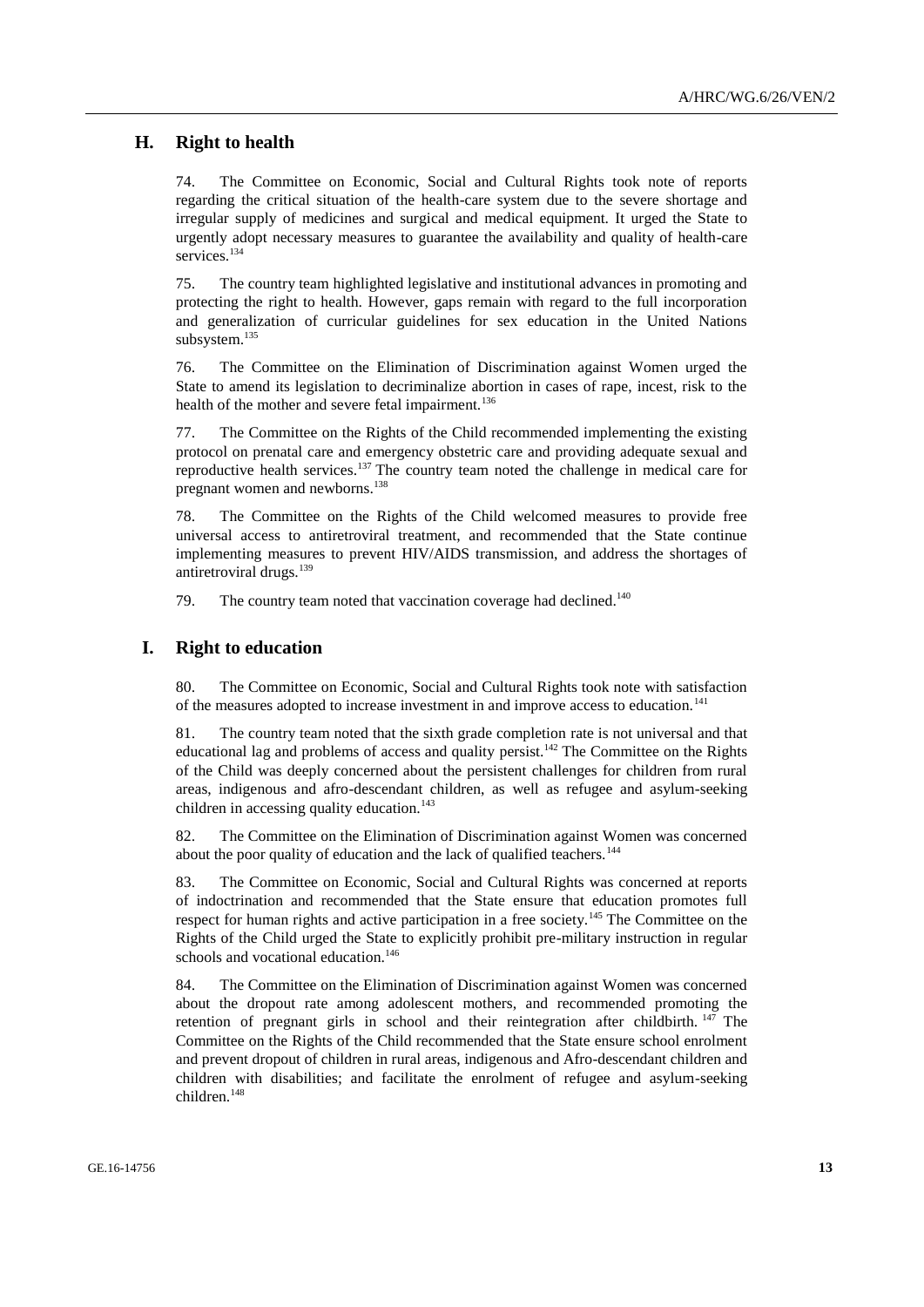85. UNESCO recommended that the State continue implementing policies to guarantee education for disadvantaged groups and increasing investment in education, and intensify efforts to eradicate discrimination against girls. $149$ 

86. UNHCR recommended confirming the asylum-seeker certificate as a valid document for the registration in public schools.<sup>150</sup>

### **J. Persons with disabilities**

87. The Committee on the Rights of the Child recommended that the State address the specific needs of children with disabilities in all areas, in particular in education, health, accessibility, recreation and access to culture, and employment.<sup>151</sup>

88. The country team recommended advancing in the development of a concept of inclusive education in line with the CRPD. 152

### **K. Minorities and indigenous peoples**

89. The country team noted that, despite the State's efforts, the indigenous population shows much less favourable indicators than the rest of the population.<sup>153</sup>

90. The Human Rights Committee took note with satisfaction of the extensive legal framework developed on indigenous peoples' rights.<sup>154</sup> The country team highlighted the adoption of the Racial Discrimination Act and recommended enacting the two bills relating to education and special jurisdiction for indigenous peoples. 155

91. The Committee on Economic, Social and Cultural Rights was concerned by reports that consultations with indigenous peoples were not held regularly and with full guarantees, in particular when granting concessions for the exploration and development of natural resources. It recommended that the State ensure that free, prior and informed consent is obtained from indigenous peoples in relation to decisions that may affect their economic, social and cultural rights, and that indigenous people's decisions are fully respected by all stakeholders.<sup>156</sup>

92. Three special procedures sent a communication concerning the alleged murder of an indigenous leader in the context of the social unrest that the Yukpa people have experienced as a result of claiming their traditional lands.<sup>157</sup> In the context of violence affecting the Yukpa people, the Committee on the Elimination of Racial Discrimination called upon the State to prevent violence in Sierra de Perijá, by, inter alia, adopting mechanisms to expedite the process of demarcation of the land and territories of indigenous peoples.<sup>158</sup>

93. The Committee on the Elimination of Racial Discrimination was concerned about the presence of illegal miners in the Amazon region and their attacks on members of the Yanomami people; it urged the State to increase protection for indigenous peoples in the Amazon region and conduct a thorough investigation into the attacks.<sup>159</sup> The Committee on the Rights of the Child was concerned about reports that indigenous children were involved in illegal gold mining, in slavery-like conditions, which could amount to sale of children. It strongly urged the State to investigate all cases involving children working in illegal gold mining and prosecute alleged perpetrators of crimes covered by OP-CRC-SC.<sup>160</sup>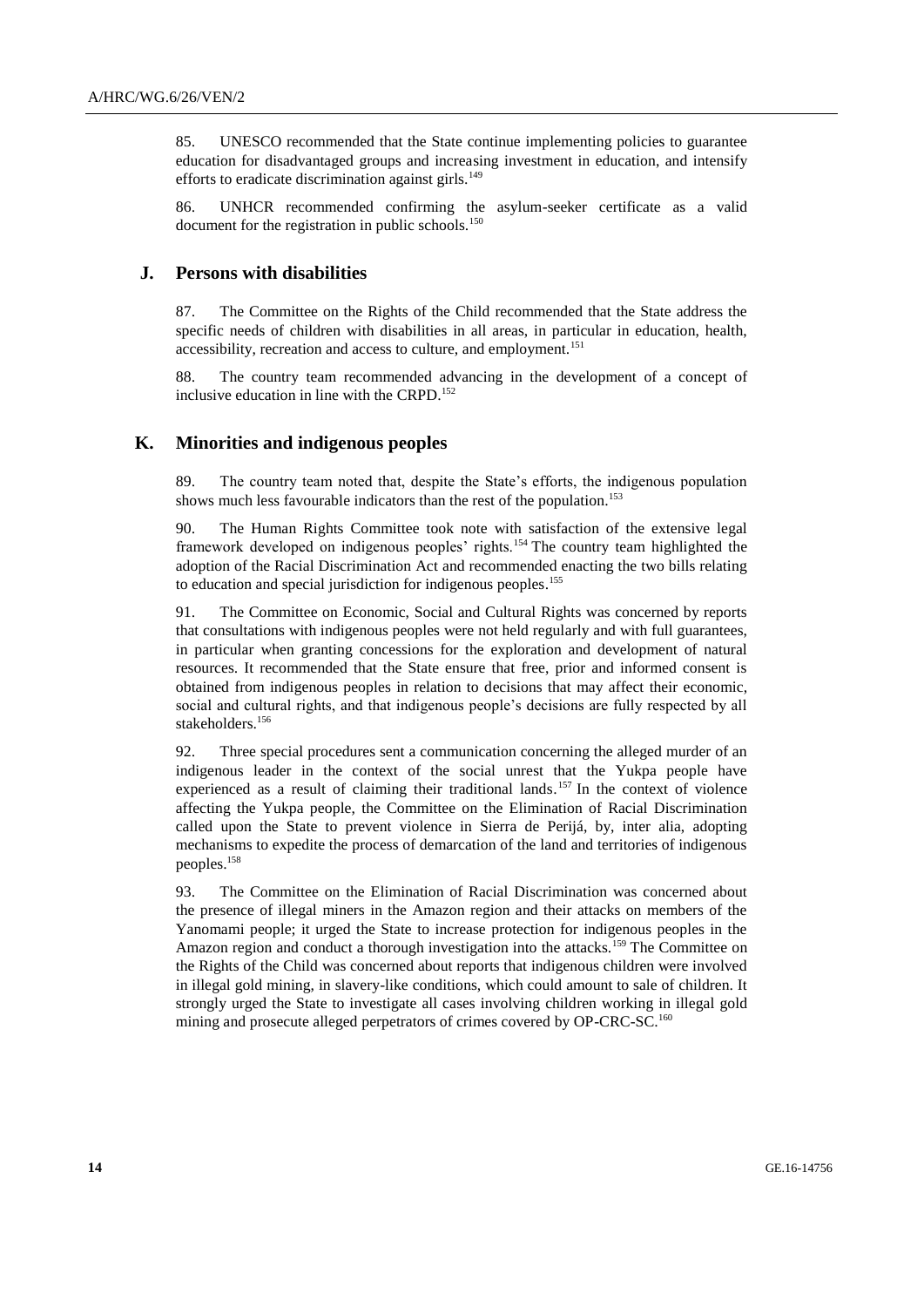# **L. Migrants, refugees and asylum seekers**

94. The country team recommends formulating and implementing migration policies with a social and holistic approach.<sup>161</sup>

95. The Committee on the Elimination of Racial Discrimination was concerned at the vulnerability of migrants and refugees to trafficking of persons, exploitation, violence and discrimination.<sup>162</sup>

96. UNHCR indicated that, after the closing of the border with a neighbouring country in 2015, 1,950 deportations had been reported as at October 2015 and 22,342 persons had returned to their country of origin, in many cases due to fear of deportation. UNHCR indicated that while authorities were committed to protecting refugees and asylum seekers, fear among persons in need of international protection had been widespread following the deportations.<sup>163</sup>

97. UNHCR recommended that the State include in its legislation the refugee definition contained in the Cartagena Declaration on Refugees, highlighting the risk of individuals not being recognized as refugees.<sup>164</sup>

98. With reference to a first-cycle supported recommendation,<sup>165</sup> UNHCR indicated that the National Refugee Commission had reached out to approximately 168,500 persons who had not accessed the asylum system. Despite all efforts, the process had led to the recognition of only 6,694 refugees since 2003.<sup>166</sup> UNHCR recommended, inter alia, that the State: assign increased resources to the Commission; address delays in issuance of documentation to refugees; and consider issuing long-term resident visas to ensure that recognized refugees can fully exercise their rights.<sup>167</sup>

99. The Committee on the Rights of the Child recommended that the State ensure that all children and their families in need of international protection receive appropriate and fair treatment at all stages. It also recommended that the State provide assistance to children who have been involved in armed conflicts abroad.<sup>168</sup>

# **M. Environmental issues**

100. The country team recommended institutional strengthening for risk management and disaster response preparedness in the country.<sup>169</sup>

#### *Notes*

| <sup>1</sup> Unless indicated otherwise, the status of ratification of instruments listed in the table may be found on |                                                                                                          |  |  |
|------------------------------------------------------------------------------------------------------------------------|----------------------------------------------------------------------------------------------------------|--|--|
|                                                                                                                        | the official website of the United Nations Treaty Collection database, Office of Legal Affairs of the    |  |  |
|                                                                                                                        | United Nations Secretariat, http://treaties.un.org/. Please also refer to the United Nations compilation |  |  |
|                                                                                                                        | on the Bolivarian Republic of Venezuela from the previous cycle (A/HRC/WG.6/12/VEN/2).                   |  |  |
|                                                                                                                        | The following abbreviations have been used in the present document:                                      |  |  |
| <b>ICERD</b>                                                                                                           | International Convention on the Elimination of All Forms of Racial Discrimination                        |  |  |
| <b>ICESCR</b>                                                                                                          | International Covenant on Economic, Social and Cultural Rights                                           |  |  |
| <b>OP-ICESCR</b>                                                                                                       | <b>Optional Protocol to ICESCR</b>                                                                       |  |  |
| <b>ICCPR</b>                                                                                                           | International Covenant on Civil and Political Rights                                                     |  |  |
| <b>ICCPR-OP1</b>                                                                                                       | <b>Optional Protocol to ICCPR</b>                                                                        |  |  |
| <b>ICCPR-OP 2</b>                                                                                                      | Second Optional Protocol to ICCPR, aiming at the abolition of the death penalty                          |  |  |
| <b>CEDAW</b>                                                                                                           | Convention on the Elimination of All Forms of Discrimination against Women                               |  |  |
| <b>OP-CEDAW</b>                                                                                                        | <b>Optional Protocol to CEDAW</b>                                                                        |  |  |
| <b>CAT</b>                                                                                                             | Convention against Torture and Other Cruel, Inhuman or Degrading Treatment or                            |  |  |
|                                                                                                                        | Punishment                                                                                               |  |  |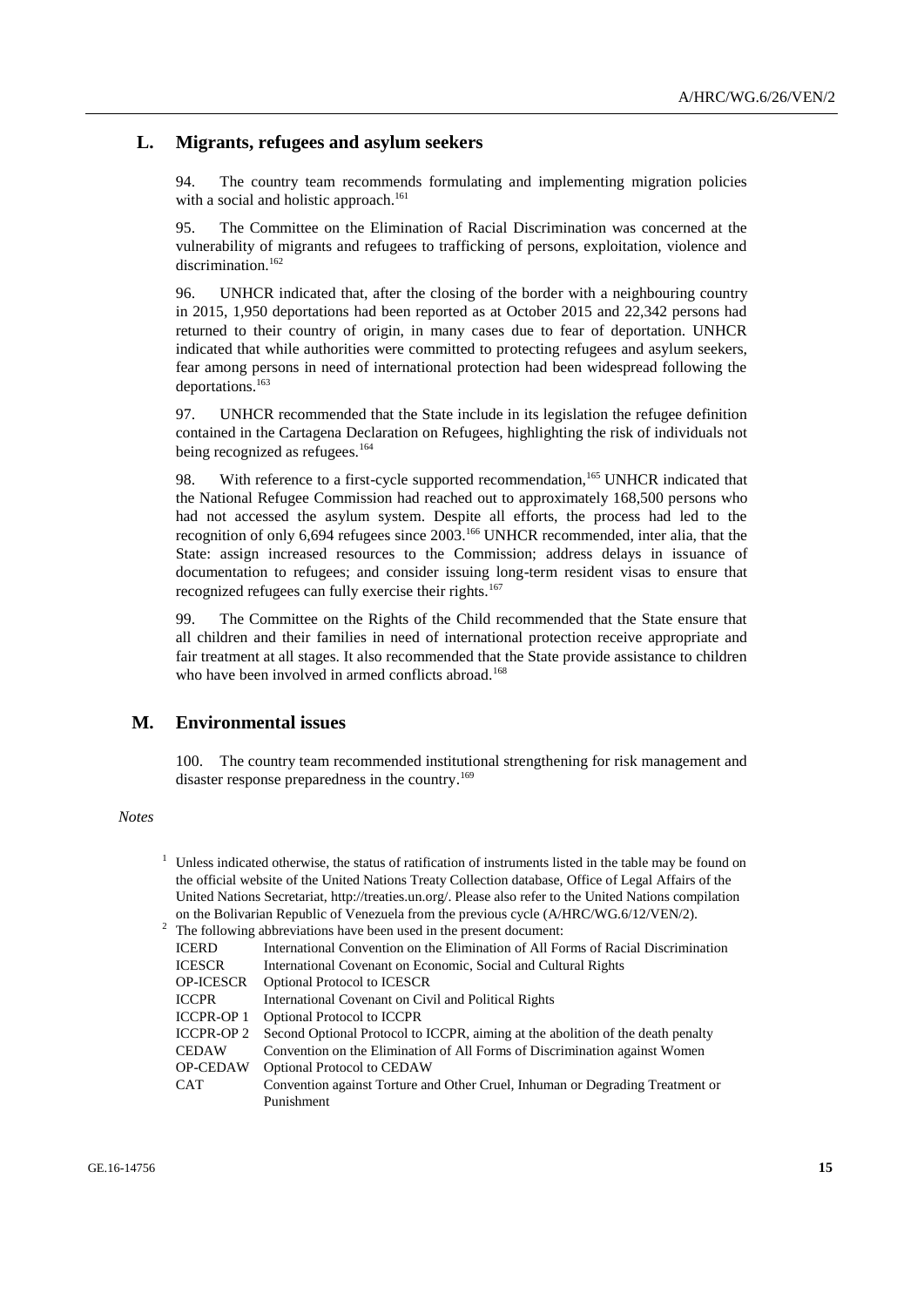|                | OP-CAT                                                                                                                      | Optional Protocol to CAT                                                                                                                                                                          |
|----------------|-----------------------------------------------------------------------------------------------------------------------------|---------------------------------------------------------------------------------------------------------------------------------------------------------------------------------------------------|
|                | <b>CRC</b>                                                                                                                  | Convention on the Rights of the Child                                                                                                                                                             |
|                | OP-CRC-AC                                                                                                                   | Optional Protocol to CRC on the involvement of children in armed conflict                                                                                                                         |
|                | OP-CRC-SC                                                                                                                   | Optional Protocol to CRC on the sale of children, child prostitution and child                                                                                                                    |
|                |                                                                                                                             | pornography                                                                                                                                                                                       |
|                | <b>OP-CRC-IC</b>                                                                                                            | Optional Protocol to CRC on a communications procedure                                                                                                                                            |
|                | <b>ICRMW</b>                                                                                                                | International Convention on the Protection of the Rights of All Migrant Workers and                                                                                                               |
|                |                                                                                                                             | <b>Members of Their Families</b>                                                                                                                                                                  |
|                | <b>CRPD</b>                                                                                                                 | Convention on the Rights of Persons with Disabilities                                                                                                                                             |
|                | OP-CRPD                                                                                                                     | <b>Optional Protocol to CRPD</b>                                                                                                                                                                  |
|                | <b>ICPPED</b>                                                                                                               | International Convention for the Protection of All Persons from Enforced                                                                                                                          |
|                |                                                                                                                             | Disappearance                                                                                                                                                                                     |
|                |                                                                                                                             | Individual complaints: ICCPR-OP 1, art. 1; OP-CEDAW, art. 1; OP-CRPD, art. 1; OP-ICESCR, art. 1;                                                                                                  |
|                |                                                                                                                             | OP-CRC-IC, art. 5; ICERD, art. 14; CAT, art. 22; ICRMW, art. 77; and ICPPED, art. 31. Inquiry                                                                                                     |
|                |                                                                                                                             | procedure: OP-CEDAW, art. 8; CAT, art. 20; ICPPED, art. 33; OP-CRPD, art. 6; OP-ICESCR, art.                                                                                                      |
|                |                                                                                                                             | 11; and OP-CRC-IC, art. 13. Inter-State complaints: ICCPR, art. 41; ICRMW, art. 76; ICPPED, art.                                                                                                  |
|                |                                                                                                                             | 32; CAT, art. 21; OP-ICESCR, art. 10; and OP-CRC-IC, art. 12. Urgent action: ICPPED, art. 30.                                                                                                     |
| $\overline{4}$ |                                                                                                                             | Protocol to Prevent, Suppress and Punish Trafficking in Persons, Especially Women and Children,                                                                                                   |
| 5              |                                                                                                                             | supplementing the United Nations Convention against Transnational Organized Crime.                                                                                                                |
|                |                                                                                                                             | 1951 Convention relating to the Status of Refugees, 1954 Convention relating to the Status of                                                                                                     |
| 6              |                                                                                                                             | Stateless Persons, and 1961 Convention on the Reduction of Statelessness.                                                                                                                         |
|                |                                                                                                                             | Geneva Convention for the Amelioration of the Condition of the Wounded and Sick in Armed Forces                                                                                                   |
|                |                                                                                                                             | in the Field (First Convention); Geneva Convention for the Amelioration of the Condition of                                                                                                       |
|                |                                                                                                                             | Wounded, Sick and Shipwrecked Members of Armed Forces at Sea (Second Convention); Geneva                                                                                                          |
|                |                                                                                                                             | Convention relative to the Treatment of Prisoners of War (Third Convention); Geneva Convention                                                                                                    |
|                |                                                                                                                             | relative to the Protection of Civilian Persons in Time of War (Fourth Convention); Protocol                                                                                                       |
|                |                                                                                                                             | Additional to the Geneva Conventions of 12 August 1949, and relating to the Protection of Victims of                                                                                              |
|                |                                                                                                                             | International Armed Conflicts (Protocol I) and Protocol Additional to the Geneva Conventions of 12<br>August 1949, and relating to the Protection of Victims of Non-International Armed Conflicts |
|                |                                                                                                                             |                                                                                                                                                                                                   |
|                | (Protocol II). For the official status of ratifications, see International Committee of the Red Cross,<br>www.icrc.org/ihl. |                                                                                                                                                                                                   |
| $\tau$         | Protocol Additional to the Geneva Conventions of 12 August 1949, and relating to the Adoption of an                         |                                                                                                                                                                                                   |
|                |                                                                                                                             | Additional Distinctive Emblem (Protocol III). For the official status of ratifications, see International                                                                                         |
|                |                                                                                                                             | Committee of the Red Cross, www.icrc.org/ihl.                                                                                                                                                     |
| 8              |                                                                                                                             | International Labour Organization (ILO) Forced Labour Convention, 1930 (No. 29); Abolition of                                                                                                     |
|                |                                                                                                                             | Forced Labour Convention, 1957 (No. 105); Freedom of Association and Protection of the Right to                                                                                                   |
|                |                                                                                                                             | Organise Convention, 1948 (No. 87); Right to Organise and Collective Bargaining Convention, 1949                                                                                                  |
|                |                                                                                                                             | (No. 98); Equal Remuneration Convention, 1951 (No. 100); Discrimination (Employment and                                                                                                           |
|                |                                                                                                                             | Occupation) Convention, 1958 (No. 111); Minimum Age Convention, 1973 (No. 138); Worst Forms                                                                                                       |
|                |                                                                                                                             | of Child Labour Convention, 1999 (No. 182).                                                                                                                                                       |
| 9              |                                                                                                                             | ILO Indigenous and Tribal Peoples Convention, 1989 (No. 169).                                                                                                                                     |
|                |                                                                                                                             | ILO Domestic Workers Convention, 2011 (No. 189).                                                                                                                                                  |
| 11             |                                                                                                                             | See CCPR/C/VEN/CO/4, para. 22; E/C.12/VEN/CO/3, para. 8; CAT/C/VEN/CO/3-4, para. 22;                                                                                                              |
|                |                                                                                                                             | CEDAW/C/VEN/CO/7-8, para. 11; CRC/C/VEN/CO/3-5, paras. 80 and 81; and                                                                                                                             |
|                |                                                                                                                             | CERD/C/VEN/CO/19-21, para. 23. See also United Nations country team submission for the                                                                                                            |
|                |                                                                                                                             | universal periodic review of the Bolivarian Republic of Venezuela, para. 15, and                                                                                                                  |
|                |                                                                                                                             | www.ohchr.org/EN/NewsEvents/Pages/DisplayNews.aspx?NewsID=13697&LangID=E).                                                                                                                        |
| 12             |                                                                                                                             | See E/C.12/VEN/CO/3, para. 32; CAT/C/VEN/CO/3-4, para. 22; CEDAW/C/VEN/CO/7-8, para. 47;                                                                                                          |
|                |                                                                                                                             | CRC/C/VEN/CO/3-5, para. 79; and CERD/C/VEN/CO/19-21, para. 24.                                                                                                                                    |
| 13             |                                                                                                                             | See E/C.12/VEN/CO/3, para. 32; CAT/C/VEN/CO/3-4, para. 22; CEDAW/C/VEN/CO/7-8, para. 47;                                                                                                          |
|                |                                                                                                                             | and CRC/C/VEN/CO/3-5, para. 79.                                                                                                                                                                   |
| 14             |                                                                                                                             | See CAT/C/VEN/CO/3-4, paras. 20 and 22 and CRC/C/VEN/CO/3-5, para. 79. See also country team                                                                                                      |
|                |                                                                                                                             | submission for the universal periodic review of the Bolivarian Republic of Venezuela, para. 1.                                                                                                    |
| 15             |                                                                                                                             | See CERD/C/VEN/CO/19-21, para. 24.                                                                                                                                                                |
| 16             |                                                                                                                             | See CRC/C/VEN/CO/3-5, para. 78.                                                                                                                                                                   |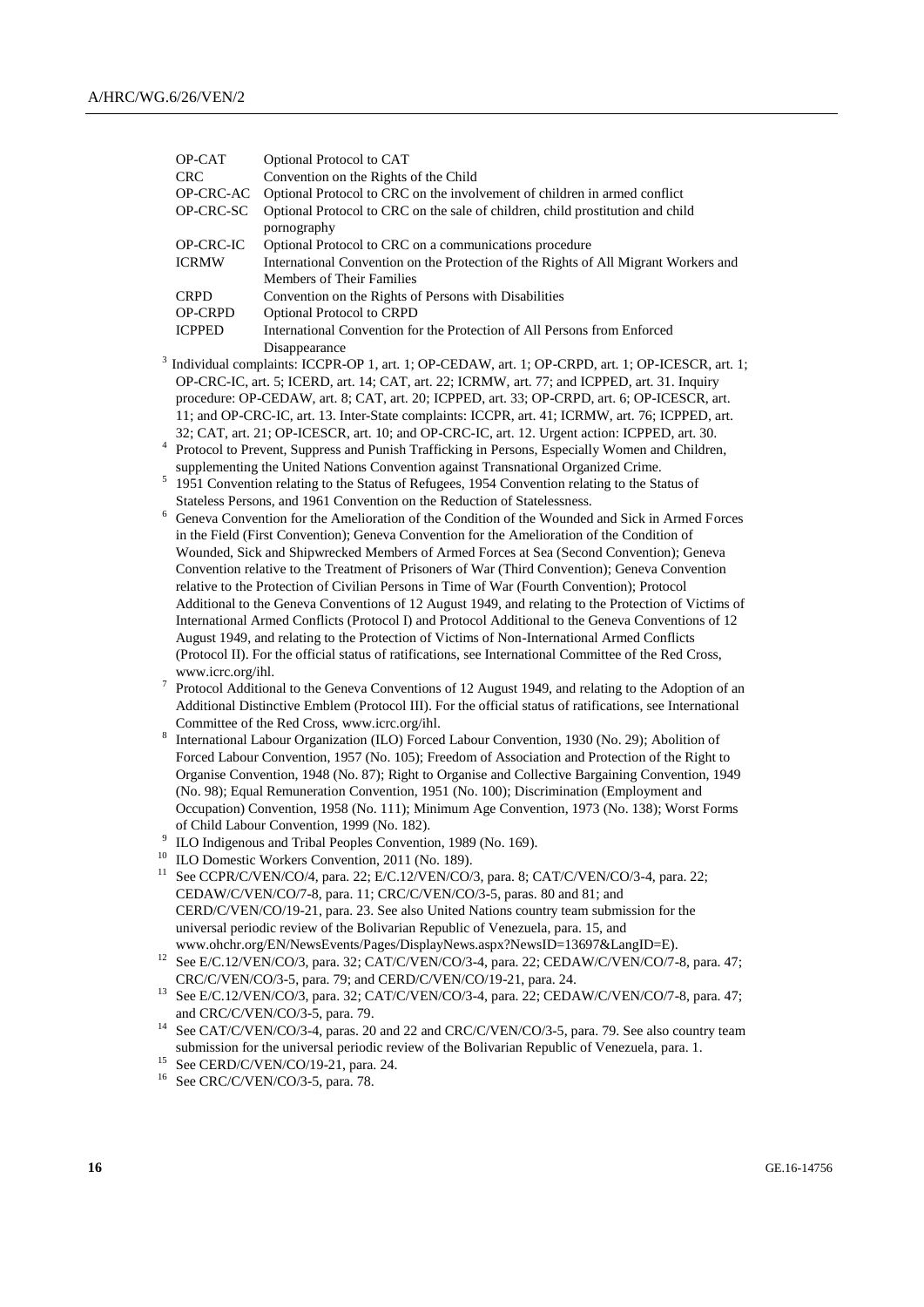- <sup>17</sup> Ibid., para. 69. See also country team submission for the universal periodic review of the Bolivarian Republic of Venezuela, para. 1.
- <sup>18</sup> See CRC/C/VEN/CO/3-5, para. 71, and CRC/C/OPSC/VEN/CO/1, para. 22.
- <sup>19</sup> UNHCR submission for the universal periodic review of the Bolivarian Republic of Venezuela, p. 5.<br><sup>20</sup> Statement by the United National United Commissions for Universe Dights at the gravital marting of the
- <sup>20</sup> Statement by the United Nations High Commissioner for Human Rights at the special meeting of the Human Rights Council on the occasion of the visit of the President of the Bolivarian Republic of Venezuela, 12 November 2015. Available at [www.ohchr.org/EN/NewsEvents/Pages/DisplayNews.aspx?NewsID=16744&LangID=E.](file:///C:/Users/Andres.Sanchez/AppData/Local/Temp/notes9B1E03/www.ohchr.org/EN/NewsEvents/Pages/DisplayNews.aspx%3fNewsID=16744&LangID=E) The Government of the Bolivarian Republic of Venezuela replied; see the response in the United Nations webcast archive, available at http://webtv.un.org/search/venezuela-special-meeting-of-the-humanrights-council-12.11.2015/4609254281001?term=Maduro.
- <sup>21</sup> According to article 5 of the rules of procedure of the Global Alliance of National Human Rights Institutions Sub-Committee on Accreditation, the classifications for accreditation used by the Sub-Committee are: A: voting member (fully in compliance with each of the Paris Principles); B: nonvoting member (not fully in compliance with each of the Paris Principles or insufficient information provided to make a determination); and C: no status (not in compliance with the Paris Principles).
- $22$  The list of national human rights institutions with accreditation status granted by the Global Alliance of National Human Rights Institutions is available from http://nhri.ohchr.org/EN/Documents/Status%20Accreditation%20Chart.pdf.
- <sup>23</sup> See the country team submission for the universal periodic review of the Bolivarian Republic of Venezuela, para. 1. See also UNHCR submission for the universal periodic review of the Bolivarian Republic of Venezuela, p. 3.
- <sup>24</sup> See E/C.12/VEN/CO/3, para. 11.
- See CCPR/C/VEN/CO/4, para. 6. See also E/C.12/VEN/CO/3, para. 11 and CAT/C/VEN/CO/3-4, para. 20.
- $\frac{26}{27}$  See CAT/C/VEN/CO/3-4, para. 20.
- See CRC/C/VEN/CO/3-5, para. 11; CRC/C/OPAC/VEN/CO/1, para. 9; and CRC/C/OPSC/VEN/CO/1, para. 12. See also CRC/C/VEN/CO/3-5, paras. 12 and 13; CRC/C/OPAC/VEN/CO/1, para. 11; CRC/C/OPSC/VEN/CO/1, para. 14; and the country team submission for the universal periodic review of the Bolivarian Republic of Venezuela, para. 17.
- <sup>28</sup> See CERD/C/VEN/CO/19-21, para. 28.
- <sup>29</sup> See CCPR/C/VEN/CO/4, para. 24.
- <sup>30</sup> See CEDAW/C/VEN/CO/7-8, para. 48.
- <sup>31</sup> See CAT/C/VEN/CO/3-4, para. 24.
- <sup>32</sup> Letter dated 15 December 2015 from the Committee against Torture addressed to the Permanent Mission of the Bolivarian Republic of Venezuela to the United Nations Office and other international organizations in Geneva. Available from http://tbinternet.ohchr.org/Treaties/CAT/ Shared%20Documents/VEN/INT\_CAT\_FUL\_VEN\_22536\_E.pdf.
- <sup>33</sup> CCPR/C/106/D/1940/2010; CCPR/C/112/D/2085/2011.
- <sup>34</sup> A/69/40 and CCPR/C/115/3.
- <sup>35</sup> CAT/C/54/D/456/2011.
- <sup>36</sup> The communication was adopted by Committee against Torture during its fifty-fourth session in May 2015.
- <sup>37</sup> For the titles of special procedures, see www.ohchr.org/EN/HRBodies/SP/Pages/Welcomepage.aspx.
- <sup>38</sup> See CAT/C/VEN/CO/3-4, para. 18.
- <sup>39</sup> See www.ohchr.org/en/NewsEvents/Pages/DisplayNews.aspx?NewsID=16466&LangID=E.
- <sup>40</sup> See www.ohchr.org/EN/NewsEvents/Pages/DisplayNews.aspx?NewsID=14793&LangID=E. For the voluntary pledges and commitments made by the Bolivarian Republic of Venezuela, see A/67/70.
- <sup>41</sup> See www.ohchr.org/EN/Countries/LacRegion/Pages/LatinAmericaSummary.aspx.
- <sup>42</sup> See http://acnudh.org/en/venezuela-ohchr-monitors-country-developments-with-concern/.<br><sup>43</sup> OUCUD,  $P_{\text{max}}$  (2011 = 26
- <sup>43</sup> OHCHR, *Report 2011*, p. 86.
- <sup>44</sup> Ibid., p. 99.
- <sup>45</sup> Ibid., p.158. See also [www.ohchr.org/Documents/AboutUs/](http://www.ohchr.org/Documents/AboutUs/%0bFundingBudget/VoluntaryContributions_alphabeticalOrder.pdf) [FundingBudget/VoluntaryContributions\\_alphabeticalOrder.pdf.](http://www.ohchr.org/Documents/AboutUs/%0bFundingBudget/VoluntaryContributions_alphabeticalOrder.pdf) For the voluntary pledges and commitments made by the Bolivarian Republic of Venezuela, see A/67/70.
- <sup>46</sup> See CRC/C/VEN/CO/3-5, paras. 80 and 81. See also para. 57 and CEDAW/C/VEN/CO/7-8, para. 31.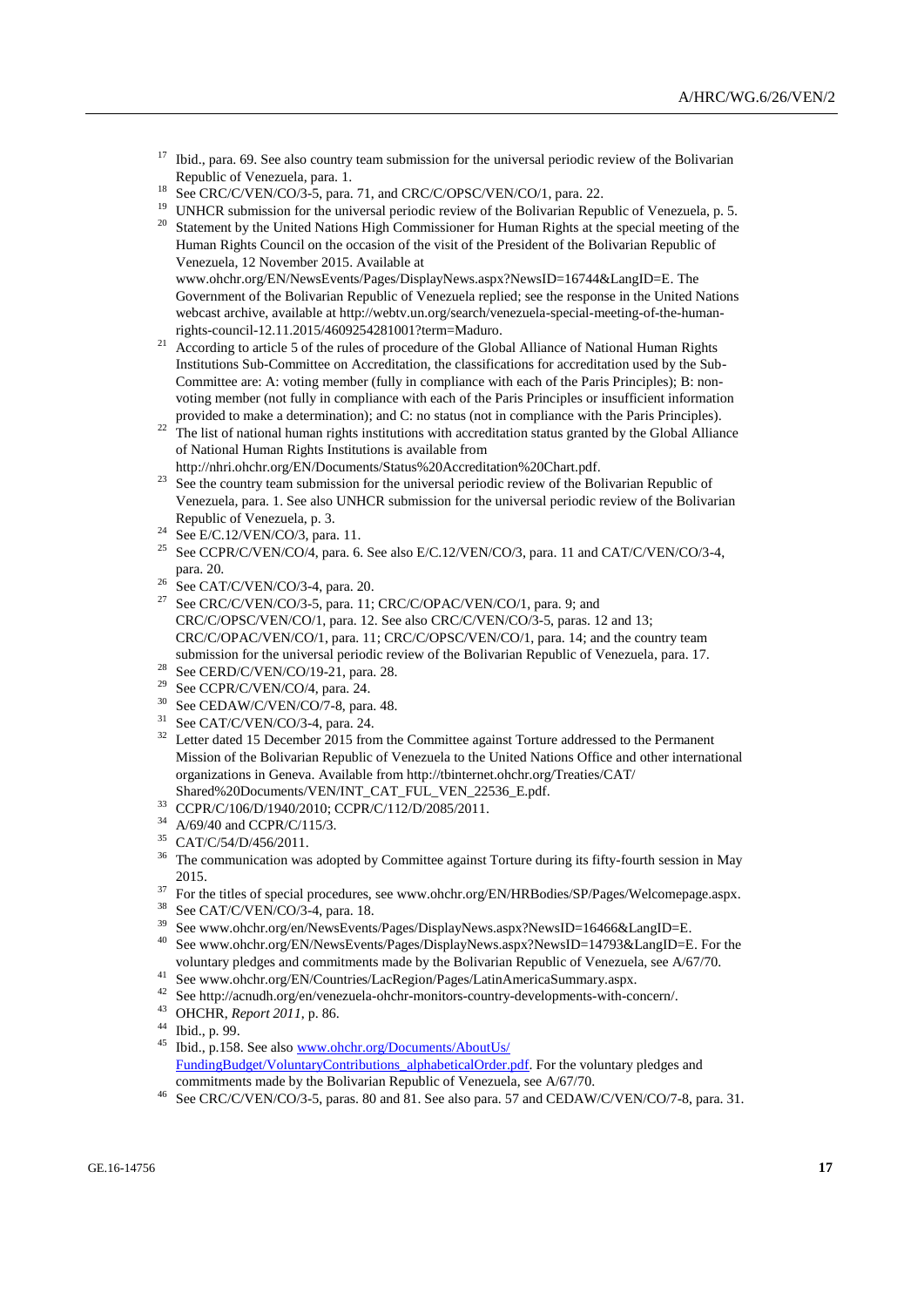- See CEDAW/C/VEN/CO/7-8, para. 46. See also para. 31, and CRC/C/VEN/CO/3-5, paras. 57, 80 and 81.
- <sup>48</sup> Statement by the United Nations High Commissioner for Human Rights at the special meeting of the Human Rights Council on the occasion of the visit of the President of the Bolivarian Republic of Venezuela. The Government of the Bolivarian Republic of Venezuela replied. The statement by the President can be found in the United Nations webcast archive.
- <sup>49</sup> See CRC/C/VEN/CO/3-5, para. 28.<br> $^{50}$  See CEDAW/CA/EN/CO/7.8, para.
- See CEDAW/C/VEN/CO/7-8, para. 12. See also CCPR/C/VEN/CO/4, para. 7.
- <sup>51</sup> See CEDAW/C/VEN/CO/7-8, paras. 36 and 37.
- <sup>52</sup> Ibid., paras. 8 and 9.
- <sup>53</sup> See CERD/C/VEN/CO/19-21, para. 21.
- <sup>54</sup> See CEDAW/C/VEN/CO/7-8, paras. 12, 13 and 17. See also E/C.12/VEN/CO/3, para. 17, and country team submission for the universal periodic review of the Bolivarian Republic of Venezuela, para. 9.
- <sup>55</sup> See CEDAW/C/VEN/CO/7-8, para. 22. See also country team submission for the universal periodic review of the Bolivarian Republic of Venezuela, para. 9.
- <sup>56</sup> See CEDAW/C/VEN/CO/7-8, para. 23. See also para. 15, and country team submission for the universal periodic review of the Bolivarian Republic of Venezuela, para. 9.
- $57$  See CERD/C/VEN/CO/19-21, para. 14.
- <sup>58</sup> Ibid., para. 20.
- <sup>59</sup> Ibid., para. 12.
- <sup>60</sup> See CAT/C/VEN/CO/3-4, para. 15.
- <sup>61</sup> Ibid., para. 15. See also CRC/C/VEN/CO/3-5, para. 32, and CCPR/C/VEN/CO/4, para. 11.<br><sup>62</sup> See CRC/C/VEN/CO/3-5, para. 32
- See CRC/C/VEN/CO/3-5, para. 32.
- <sup>63</sup> See CCPR/C/VEN/CO/4, para. 11.<br><sup>64</sup> See CAT/C/VEN/CO/3-4, para. 13
- See CAT/C/VEN/CO/3-4, para. 13. See also CCPR/C/VEN/CO/4, para. 11, and country team submission for the universal periodic review of the Bolivarian Republic of Venezuela, para. 5.
- <sup>65</sup> See country team submission for the universal periodic review of the Bolivarian Republic of Venezuela, paras. 1 and 5.
- $^{66}$  Ibid., para. 5.
- $^{67}$  See CAT/C/VEN/CO/3-4, para. 12.<br> $^{68}$  See www.ebshr.org/EN/NewsEyers
- <sup>68</sup> See www.ohchr.org/EN/NewsEvents/Pages/DisplayNews.aspx?NewsID=14318&LangID=E. See also A/HRC/27/72, p. 9.
- <sup>69</sup> See www.ohchr.org/EN/NewsEvents/Pages/DisplayNews.aspx?NewsID=14292&LangID=E. The Bolivarian Republic of Venezuela replied.
- <sup>70</sup> See CAT/C/VEN/CO/3-4, para. 13. See also CCPR/C/VEN/CO/4, para. 14, and the country team submission for the universal periodic review of the Bolivarian Republic of Venezuela, para. 14.
- <sup>71</sup> See CCPR/C/VEN/CO/4, para. 14. See also CAT/C/VEN/CO/3-4, para. 12, country team submission for the universal periodic review of the Bolivarian Republic of Venezuela, para. 14, [www.ohchr.org/EN/NewsEvents/Pages/DisplayNews.aspx?NewsID=14793&LangID=E](http://www.ohchr.org/EN/NewsEvents/Pages/DisplayNews.aspx?NewsID=14793&LangID=E) and
- http://acnudh.org/venezuela-acnudh-condena-muerte-de-joven-en-tachira-y-llama-al-dialogo/. <sup>72</sup> See A/HRC/WGAD/2015/27, paras. 36-38. See also http://acnudh.org/venezuela-acnudh-condenamuerte-de-joven-en-tachira-y-llama-al-dialogo/.
- <sup>73</sup> See CCPR/C/VEN/CO/4, para. 3.
- <sup>74</sup> See CAT/C/VEN/CO/3-4, para. 18.
- <sup>75</sup> See www.ohchr.org/en/NewsEvents/Pages/DisplayNews.aspx?NewsID=16466&LangID=E. See also A/HRC/WGAD/2014/26 and CAT/C/VEN/CO/3-4, para. 9.
- <sup>76</sup> See CAT/C/VEN/CO/3-4, para. 10; see also para. 21.
- <sup>77</sup> Ibid., para. 7.
- <sup>78</sup> See CCPR/C/VEN/CO/4, para. 14. See also CAT/C/VEN/CO/3-4, para. 12.<br><sup>79</sup> See away shake an (y) Naus Frants Deas Diveles Naw are 2Naus D. 155
- <sup>79</sup> See www.ohchr.org/en/NewsEvents/Pages/DisplayNews.aspx?NewsID=15559&LangID=E. See also country team submission for the universal periodic review of the Bolivarian Republic of Venezuela, para. 14, and http://acnudh.org/venezuela-acnudh-condena-muerte-de-joven-en-tachira-y-llama-aldialogo/.
- See CEDAW/C/VEN/CO/7-8, paras. 18 and 19. See also country team submission for the universal periodic review of the Bolivarian Republic of Venezuela, para. 21.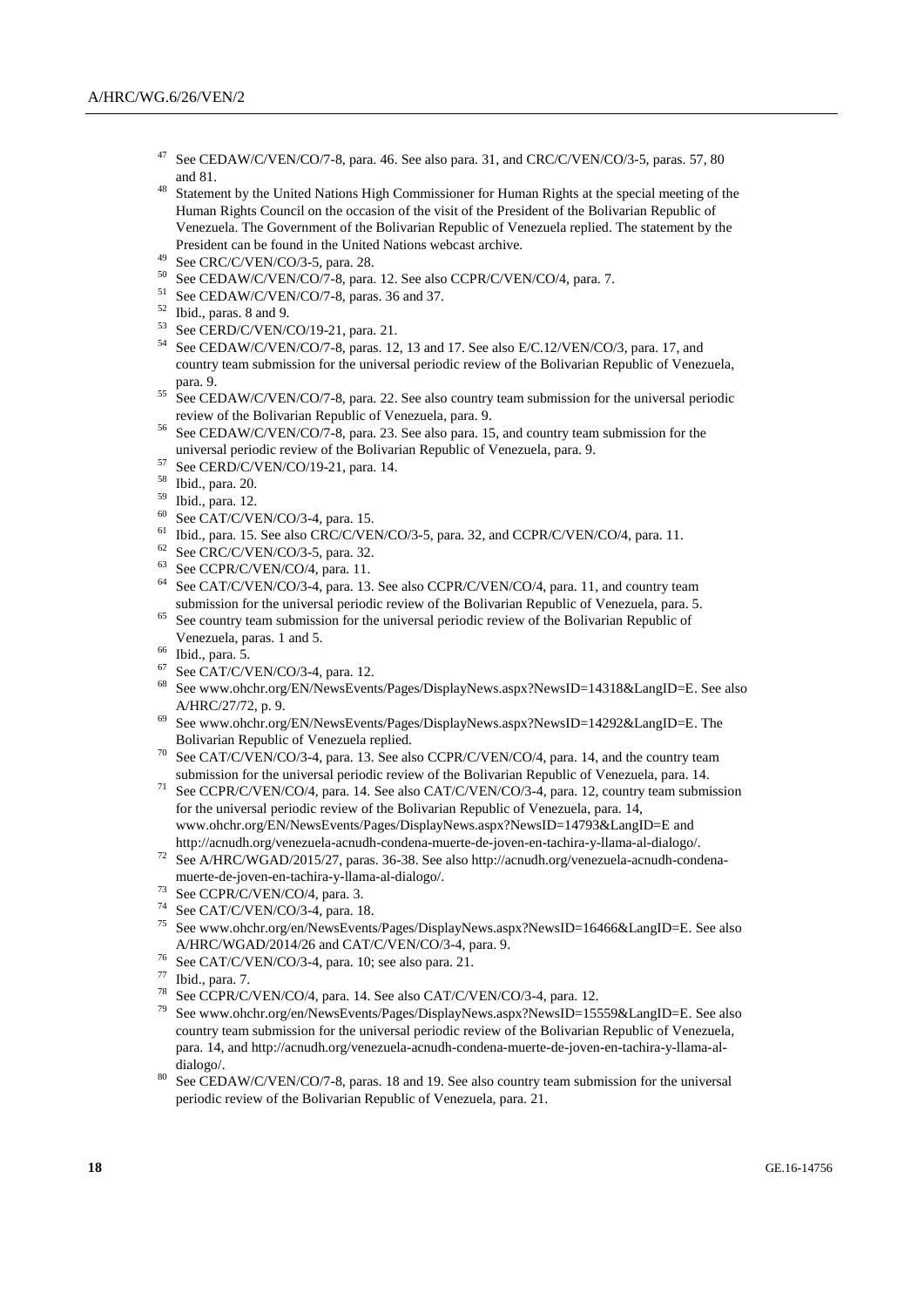- <sup>81</sup> See CEDAW/C/VEN/CO/7-8, paras. 20 and 21.<br><sup>82</sup> See CEC/CAUN/CO/2.5, paras. 44 and 45.
- <sup>82</sup> See CRC/C/VEN/CO/3-5, paras. 44 and 45.<br><sup>83</sup> See CRC/CORSO VEN/CO/1
- See CRC/C/OPSC/VEN/CO/1, paras. 29 and 30; see also paras. 10, 27 and 28. See also CRC/C/VEN/CO/3-5, paras. 42 and 43.
- <sup>84</sup> See CRC/C/OPAC/VEN/CO/1, paras. 19 and 33. See also paras. 26, 27 and 32, and CRC/C/OPAC/VEN/CO/1, paras. 28 and 29.
- <sup>85</sup> See CCPR/C/VEN/CO/4, para. 15. See also the statement by the United Nations High Commissioner for Human Rights at the special meeting of the Human Rights Council on the occasion of the visit of the President of the Bolivarian Republic of Venezuela, E/C.12/VEN/CO/3, para. 10; and CAT/C/VEN/CO/3-4, para. 16.
- <sup>86</sup> Statement by the United Nations High Commissioner for Human Rights at the special meeting of the Human Rights Council on the occasion of the visit of the President of the Bolivarian Republic of Venezuela, 12 November 2015. The Government of the Bolivarian Republic of Venezuela replied. The statement by the President can be found on the United Nations webcast archive.
- <sup>87</sup> See CCPR/C/VEN/CO/4, para. 15. See also CAT/C/VEN/CO/3-4, para. 16 and CEDAW/C/VEN/CO/7-8, para. 38.
- <sup>88</sup> See CAT/C/VEN/CO/3-4, para. 16.
- <sup>89</sup> See CCPR/C/VEN/CO/4, para. 15. See also CAT/C/VEN/CO/3-4, para. 16, and CEDAW/C/VEN/CO/7-8, para. 39.
- <sup>90</sup> See CAT/C/VEN/CO/3-4, para. 9.
- <sup>91</sup> See www.ohchr.org/EN/NewsEvents/Pages/DisplayNews.aspx?NewsID=12956&LangID=E.<br><sup>92</sup> See CEDAW/CA/EN/CO/7.8, page 18: see also page 11
- See CEDAW/C/VEN/CO/7-8, para. 18; see also para. 11.
- $\frac{93}{94}$  Ibid., para. 19.
- See country team submission for the universal periodic review of the Bolivarian Republic of Venezuela, para. 17.
- <sup>95</sup> See CRC/C/VEN/CO/3-5, para. 75.<br><sup>96</sup> Bid name 17 and 18 See also B/C
- <sup>96</sup> Ibid., paras. 17 and 18. See also E/C.12/VEN/CO/3, para. 12.
- See country team submission for the universal periodic review of the Bolivarian Republic of Venezuela, para. 20.
- <sup>98</sup> See CRC/C/VEN/CO/3-5, paras. 25 and 26. See also CEDAW/C/VEN/CO/7-8, para. 41.
- <sup>99</sup> See E/C.12/VEN/CO/3, para. 13. See also CCPR/C/VEN/CO/4, para. 19.<br><sup>100</sup> See assuming submission for the universal periodic rayious of the Boli
- See country team submission for the universal periodic review of the Bolivarian Republic of Venezuela, para. 13.
- <sup>101</sup> See www.ohchr.org/EN/NewsEvents/Pages/DisplayNews.aspx?NewsID=14292&LangID=E.
- $^{102}$  A/HRC/30/27, p. 71.
- <sup>103</sup> See www.ohchr.org/EN/NewsEvents/Pages/DisplayNews.aspx?NewsID=15187&LangID=E. See also www.ohchr.org/EN/NewsEvents/Pages/DisplayNews.aspx?NewsID=16034&LangID=E.
- <sup>104</sup> See CCPR/C/VEN/CO/4, para. 17. See also www.ohchr.org/en/NewsEvents/Pages/DisplayNews. aspx?NewsID=16466&LangID=E and A/HRC/WGAD/2014/26.
- <sup>105</sup> See www.ohchr.org/en/NewsEvents/Pages/DisplayNews.aspx?NewsID=16839&LangID=E. See also A/HRC/32/53, p. 16.
- <sup>106</sup> See www.un.org/apps/news/story.asp?NewsId=54628#.V6Rjcodf2P8.
- <sup>107</sup> See CAT/C/VEN/CO/3-4, para. 14. See also CCPR/C/VEN/CO/4, para. 17, and CEDAW/C/VEN/CO/7-8, para. 24.
- <sup>108</sup> See CCPR/C/VEN/CO/4, para. 17.
- <sup>109</sup> See CAT/C/VEN/CO/3-4, para. 14. See also
- www.ohchr.org/en/NewsEvents/Pages/DisplayNews.aspx?NewsID=16259&LangID=E.
- <sup>110</sup> Se[e www.ohchr.org/en/NewsEvents/Pages/DisplayNews.aspx?NewsID=16259&LangID=E.](http://www.ohchr.org/en/NewsEvents/Pages/DisplayNews.aspx?NewsID=16259&LangID=E) See also A/HRC/30/27, p. 48 and A/HRC/31/79, p. 33.
- <sup>111</sup> See CCPR/C/VEN/CO/4, para. 18. See also the statement by the High Commissioner at the special meeting of the Human Rights Council on the occasion of the visit of the President of the Bolivarian Republic of Venezuela.
- <sup>112</sup> Ibid. The Government of the Bolivarian Republic of Venezuela replied.
- <sup>113</sup> See [www.ohchr.org/EN/NewsEvents/Pages/DisplayNews.aspx?NewsID=16816&LangID.](file:///C:/Users/Andres.Sanchez/AppData/Local/Temp/notes9B1E03/www.ohchr.org/EN/NewsEvents/Pages/DisplayNews.aspx%3fNewsID=16816&LangID) The Government of the Bolivarian Republic of Venezuela replied.
- <sup>114</sup> See CCPR/C/VEN/CO/4, para. 19.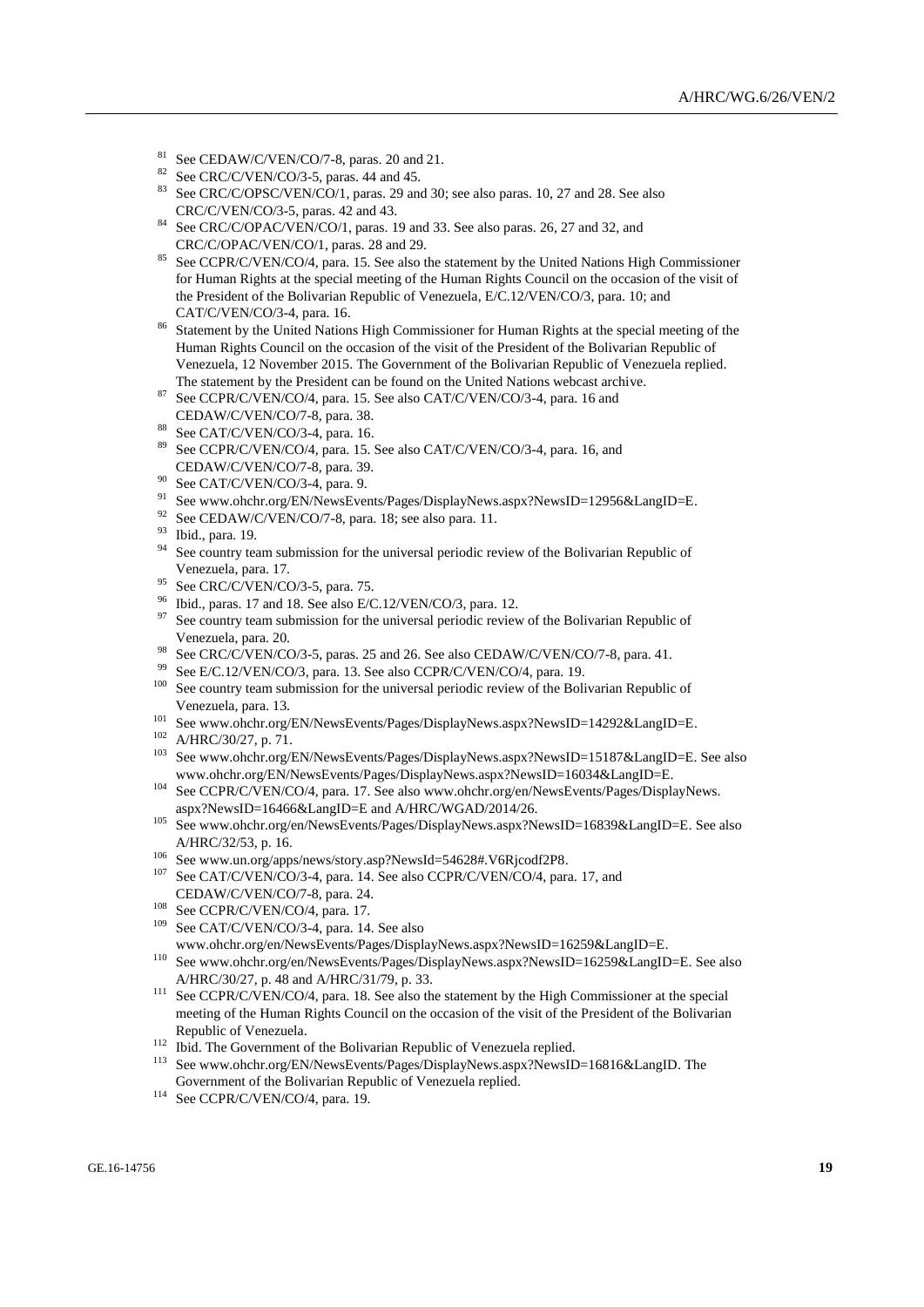- <sup>115</sup> UNESCO submission for the universal periodic review of the Bolivarian Republic of Venezuela, p. 13. See also CCPR/C/VEN/CO/4, para. 19.
- <sup>116</sup> ILO Committee of Experts on the Application of Conventions and Recommendations, observation concerning ILO Discrimination (Employment and Occupation) Convention, 1958 (No. 111), adopted in 2014, published 104th ILC session (2015), available from
- www.ilo.org/dyn/normlex/en/f?p=1000:13100:0::NO:13100:P13100\_COMMENT\_ID:3187386:NO.
- <sup>117</sup> See E/C.12/VEN/CO/3, paras. 18 and 19.
- <sup>118</sup> Ibid., para. 20. See also ILO Committee of Experts on the Application of Conventions and Recommendations, observation concerning ILO Freedom of Association and Protection of the Right to Organise Convention, 1948 (No. 87), adopted in 2015, published 105th ILC session (2016), available from

www.ilo.org/dyn/normlex/en/f?p=1000:13100:0::NO:13100:P13100\_COMMENT\_ID:3255686:NO.

<sup>119</sup> ILO Committee of Experts on the Application of Conventions and Recommendations, observation concerning ILO Freedom of Association and Protection of the Right to Organize Convention, 1948 (No. 87), adopted in 2015, published 105th ILC session (2016), available from www.ilo.org/dyn/normlex/en/f?p=1000:13100:0::NO:13100:P13100\_COMMENT\_ID:3255686:NO.

<sup>121</sup> ILO Committee of Experts on the Application of Conventions and Recommendations, observation concerning ILO Freedom of Association and Protection of the Right to Organize Convention, 1948 (No. 87), adopted in 2015, published 105th ILC session (2016), available from

www.ilo.org/dyn/normlex/en/f?p=1000:13100:0::NO:13100:P13100\_COMMENT\_ID:3255686:NO. <sup>122</sup> See E/C.12/VEN/CO/3, para. 21.

- 
- $\frac{123}{124}$  Ibid., para. 24.
- See CRC/C/OPSC/VEN/CO/1, para. 21.
- <sup>125</sup> See country team submission for the universal periodic review of the Bolivarian Republic of Venezuela, para. 6.
- <sup>126</sup> See E/C.12/VEN/CO/3, para. 25.
- <sup>127</sup> Ibid., para. 26.
- <sup>128</sup> See http://acnudh.org/en/venezuela-ohchr-monitors-country-developments-with-concern/.<br><sup>129</sup> See against team submission for the universal periodic raview of the Deliverian Dapublic
- See country team submission for the universal periodic review of the Bolivarian Republic of Venezuela, para. 22.
- <sup>130</sup> UNHCR submission for the universal periodic review of the Bolivarian Republic of Venezuela, p. 6.
- <sup>131</sup> See CRC/C/VEN/CO/3-5, paras. 62 and 63.
- <sup>132</sup> Statement by the United Nations High Commissioner for Human Rights during his global update at the thirty-second session of the Human Rights Council, 13 June 2016. Available at www.ohchr.org/en/NewsEvents/Pages/DisplayNews.aspx?NewsID=20086&LangID=E.
- <sup>133</sup> [See www.ohchr.org/EN/NewsEvents/Pages/DisplayNews.aspx?NewsID=19808&LangID=E.](file:///C:/Users/Andres.Sanchez/AppData/Local/Temp/notes9B1E03/See%20www.ohchr.org/EN/NewsEvents/Pages/DisplayNews.aspx%3fNewsID=19808&LangID=E) See also country team submission for the universal periodic review of the Bolivarian Republic of Venezuela, para. 4, and http://acnudh.org/venezuela-acnudh-condena-muerte-de-joven-en-tachira-y-llama-aldialogo/.
- <sup>134</sup> See E/C.12/VEN/CO/3, para. 27. See also CEDAW/C/VEN/CO/7-8, paras. 30 and 31.
- See country team submission for the universal periodic review of the Bolivarian Republic of Venezuela, para. 16.
- <sup>136</sup> See CEDAW/C/VEN/CO/7-8, para. 31. See also CRC/C/VEN/CO/3-5, para. 57; CCPR/C/VEN/CO/4, para. 10; and E/C.12/VEN/CO/3, para. 28.
- <sup>137</sup> See CRC/C/VEN/CO/3-5, paras. 56 and 57. See also E/C.12/VEN/CO/3, para. 28, and CEDAW/C/VEN/CO/7-8, paras. 30 and 31.
- <sup>138</sup> See country team submission for the universal periodic review of the Bolivarian Republic of Venezuela, para. 7.
- <sup>139</sup> See CRC/C/VEN/CO/3-5, para. 61. See also E/C.12/VEN/CO/3, para. 29 and CEDAW/C/VEN/CO/7-8, paras. 30 and 31.
- <sup>140</sup> See country team submission for the universal periodic review of the Bolivarian Republic of Venezuela, para. 16.
- $141$  See E/C.12/VEN/CO/3, para. 30.
- <sup>142</sup> See country team submission for the universal periodic review of the Bolivarian Republic of Venezuela, para. 19.

<sup>120</sup> See E/C.12/VEN/CO/3, para. 19.